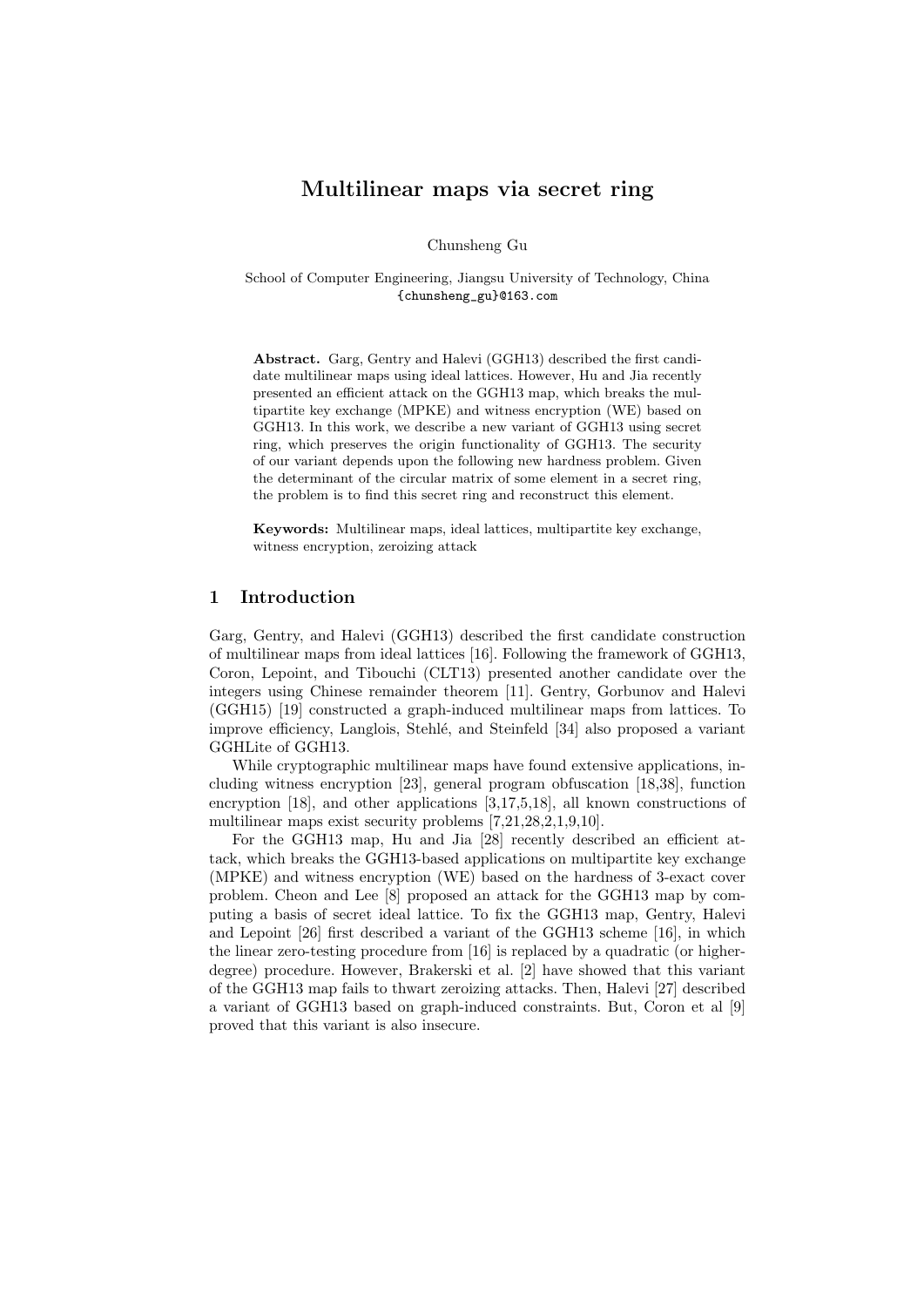On the other hand, Gu (Gu map-1) [\[24\]](#page-17-14) constructed a new multilinear map without encodings of zero, which is a variant of GGH13. Since no encodings of zero are given in the public parameters, MPKE based on Gu map-1 [\[30\]](#page-18-2) successfully avoids the attack in [\[28\]](#page-17-8). However, Gu map-1 cannot be used for the instance of witness encryption based on the hardness of 3-exact cover problem [\[29\]](#page-17-15). This is because there is no randomizer in Gu map-1. But the instance of WE based on the hardness of 3-exact cover problem is a strong application of multilinear map. To support witness encryption, Gu (Gu map-2) [\[25\]](#page-17-16) also suggested another variant of GGH13 with encodings of zero by introducing random matrices.

For the CLT13 map, Cheon, Han, Lee, Ryu, and Stehl´e [\[7\]](#page-17-6) broke CLT13 using zeroizing attack introduced by Garg, Gentry, and Halevi. To fix the CLT13 scheme, Garg, Gentry, Halevi and Zhandry [\[20\]](#page-17-17), and Boneh, Wu and Zimmerman [\[4\]](#page-16-4) suggested two candidate fixes of multilinear maps over the integers. However, Coron, Lepoint, and Tibouchi showed that two candidate fixes of CLT13 can also be defeated using extensions of the Cheon et al.'s Attack [\[7\]](#page-17-6). By modifying zerotesting parameter, Coron, Lepoint and Tibouchi [\[13\]](#page-17-18) proposed a new variant of CLT13. Unfortunately, this new version CLT15 is also broken by Cheon, Lee, and Ryu [\[10\]](#page-17-10), and Minaud and Fouque [\[35\]](#page-18-3).

For the GGH15 map, Coron et al [\[9\]](#page-17-9) recently [\[9\]](#page-17-9) described an efficient attack of GGH15 by extending the Cheon et al.'s attack [\[7\]](#page-17-6), which breaks the GGH15 based MPKE by generating an equivalent user private key.

Although Gu map-2 has included encodings of zero, it uses the public ring  $R = \mathbb{Z}[x]/\langle x^n + 1 \rangle$ . In fact, all computations in Gu map-2 are operated over  $\mathbb{Z}_q$ , and no longer use R. In particular, The disclosure of this ring R may have security weaknesses. In this work, we will focus on the GGH13 variant based on secret rings.

Concurrently, Halevi [\[27\]](#page-17-13) have observed that this kind of secret ring may improve the security of the scheme. However, Halevi wrote in [\[27\]](#page-17-13) "It is not clear if there are very many different rings that have such 'nice geometry', and in particular it is not clear if hiding the ring is really possible." Note that 'nice geometry' means to be able to encode arbitrary cosets as small matrices.

Therefore, it can be said that this paper continues the work of [\[25\]](#page-17-16) and [\[27\]](#page-17-13). On one hand, we describe a new variant of the scheme in [\[25\]](#page-17-16) by using secret rings. On the other hand, we also partially answer the problems presented by Halevi in [\[27\]](#page-17-13).

### 1.1 Our results

**The GGH13 map.** The GGH13 map works in a polynomial ring  $R = \mathbb{Z}[x]/\langle x^n +$ 1), where *n* is a positive integer. A random large integer  $q$ , a secret short ring element  $g \in R$ , and a secret random invertible element  $z \in R_q = R/qR$  are chosen during generating the public parameters of the GGH13 construction. A plaintext element e in  $R/gR$  is encoded at level-k as  $[c/z<sup>k</sup>]_q$ , where c is a small element in the coset  $e_I = e + rg$  for some  $r \in R$ . Encodings at the same level can be added and subtracted as long as the numerator of the sum of the encodings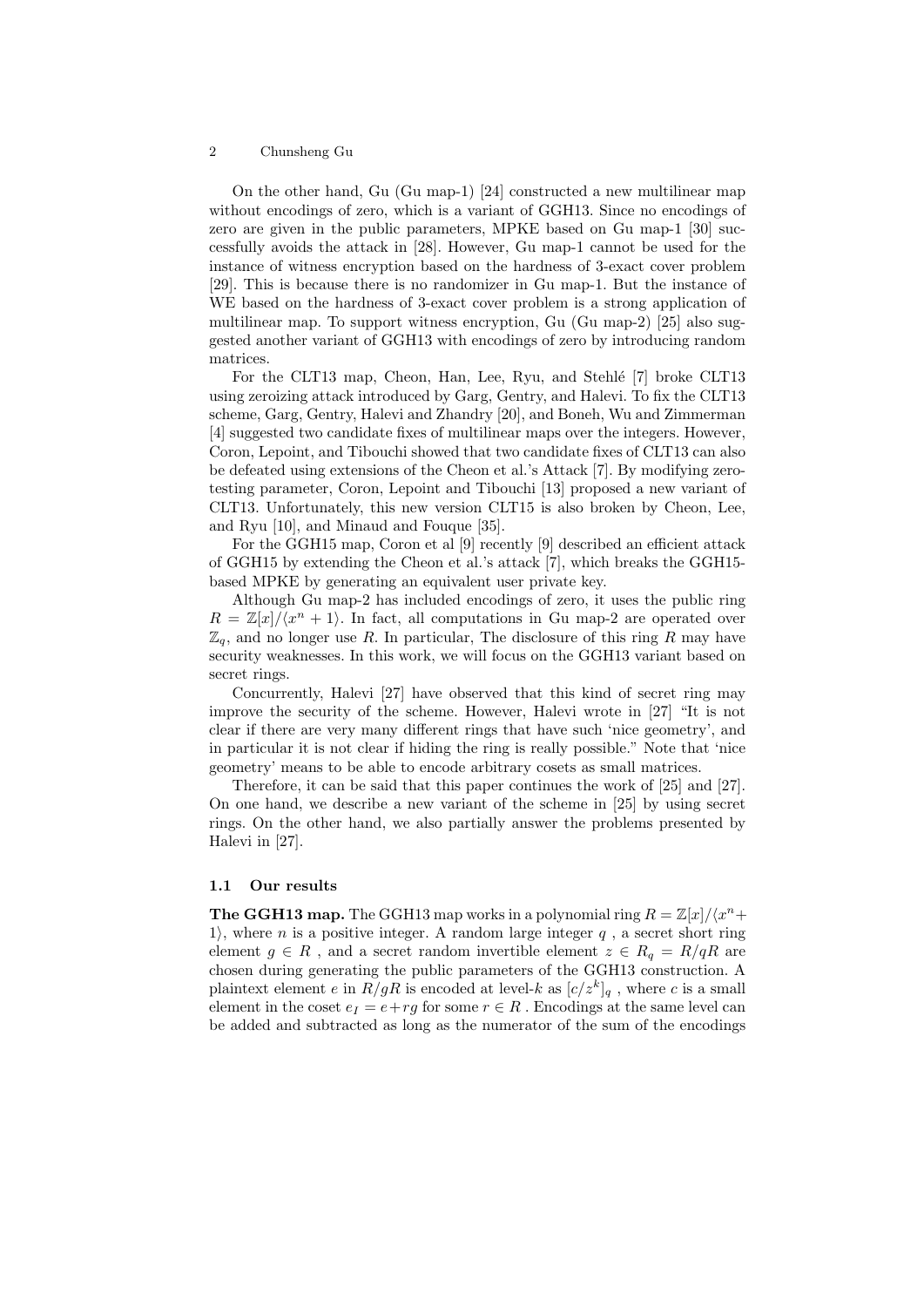is not reduced modulo  $q$ . Similarly, encodings at levels  $i, j$  can be multiplied so long as the numerator of the product of the encodings is not reduced modulo  $q$ . A zero-testing parameter  $p_{zt} = [hz^{\kappa}/g]_q$  is presented to test for zero at a level- $\kappa$ encoding. Given a level- $\kappa$  encoding  $u = [c/z^{\kappa}]_q$ , one computes  $v = [u \cdot p_{zt}]_q$  and checks if the norm of  $v$  is smaller than  $q$  to determine whether  $u$  is zero or not.

Our construction. The basic idea of our construction is to use some secret ring  $R = \mathbb{Z}[x]/\langle f \rangle$  with monic irreducible polynomial f, and transform GGH13 over R into its matrix version. Concretely speaking, our construction works in a polynomial ring  $R = \mathbb{Z}[x]/\langle f \rangle$ , where  $f = x^n + \sum_{i=0}^{n/2} f_i x^i$  such that  $|f_i|$ are small integers. Similar to GGH13, we can generate the public parameter as follows:

First, we generate the level-1 encodings  $y_i = \left[\frac{a_i g + e_i}{z}\right]_q$  of some non-zero elements  $e_i \in R$  and transform them into its matrix form  $\mathbf{Y}_i = [\mathbf{T} Rot(y_i)\mathbf{T}^{-1}]_q$ over  $\mathbb{Z}_q^{n \times n}$ , where  $\mathbf{T} \in \mathbb{Z}_q^{n \times n}$ , and  $Rot(y_i)$  is a matrix whose j-th column is the vector of the coefficients of  $x^{j-1}y_i \mod f$ .

Then, we generate the zero-testing parameters corresponding to  $y_i$  in matrix form  $\mathbf{P}_{zt,i} = [\mathbf{T}Rot(\frac{z^{\kappa}(b_ig+e_i)}{g})\mathbf{S}]_q$ , where  $\mathbf{T}, \mathbf{S} \in \mathbb{Z}_q^{n \times n}$ .

Next, we generate a list of level-1 encodings  $x_i = \left[\frac{c_i g}{z}\right]_q$  of "0" and transform them into its matrix form  $\mathbf{X}_i = [\mathbf{T} Rot(x_i)\mathbf{T}^{-1}]_q$  over  $\mathbb{Z}_q^{n \times n}$ .

Finally, we sample another two matrics  $\mathbf{T}_1 \leftarrow D_{\mathbb{Z}^{k_1 \times n}, \sigma}, \mathbf{S}_1 \leftarrow D_{\mathbb{Z}^{n \times k_2}, \sigma}$  with  $k_1, k_2 \in [n]$ , and set  $\mathbf{T}^* = \mathbf{T}_1 \mathbf{T}^{-1}$ ,  $\mathbf{S}^* = \mathbf{S}^{-1} \mathbf{S}_1$ .

It is not difficult to verify that this construction supports addition and multiplication operations of encodings as long as encodings in the operation satisfies the level constraints corresponding to operations. Moreover, given a level- $\kappa$  encoding U, we can compute  $\mathbf{V} = [\mathbf{T}^* \mathbf{U} \mathbf{P}_{zt} \mathbf{S}^*]_q$  and checks if the norm of V is smaller than q to determine if **U** encodes zero, where  $P_{zt} = \sum_i d_i P_{zt,i}$  with  $d_i \in \mathbb{Z}$ . Therefore, we have obtained a new variant of GGH13.

To enhance the security of our scheme, we can further introduce random matrices in the construction as follows:

$$
\mathbf{Y}_{i} = [\mathbf{T} \frac{\mathbf{A}_{i} Rot(g) + Rot(e_{i})}{z} \mathbf{T}^{-1}]_{q},
$$
  
\n
$$
\mathbf{X}_{i} = [\mathbf{T} \frac{\mathbf{C}_{i}Rot(g)}{z} \mathbf{T}^{-1}]_{q},
$$
  
\n
$$
\mathbf{P}_{zt,i} = [\mathbf{T}(z^{\kappa}(\mathbf{B}_{i} + Rot(e_{i}/g)))\mathbf{S}]_{q}
$$

where  $z \in \mathbb{Z}_q$ ,  $\mathbf{A}_i$ ,  $\mathbf{C}_i \leftarrow D_{\mathbb{Z}^{n \times n}, \sigma}$ ,  $\mathbf{B}_i \leftarrow D_{\mathbb{Z}^{n \times n}, q^{1/2}}$ .

To improve the efficiency of our scheme, we can replace  $\mathbb Z$  in R with  $R_y =$  $\mathbb{Z}[y]/\langle y^{\lambda} + 1 \rangle$ , and set  $\lambda$  as the security parameter. In this case, we can take a constant n and a monic irreducible polynomial f with coefficients  $f_i \in R_y$  such that  $||f_i|| \leq O(\lambda)$ .

Furthermore, our construction supports all applications using GGH13 as public tools of encoding since it includes encodings of zero in the public parameters. As a consequence, our scheme can adaptively support the GGH13-based MPKE and WE that have been broken by Hu and Jia in [\[28\]](#page-17-8).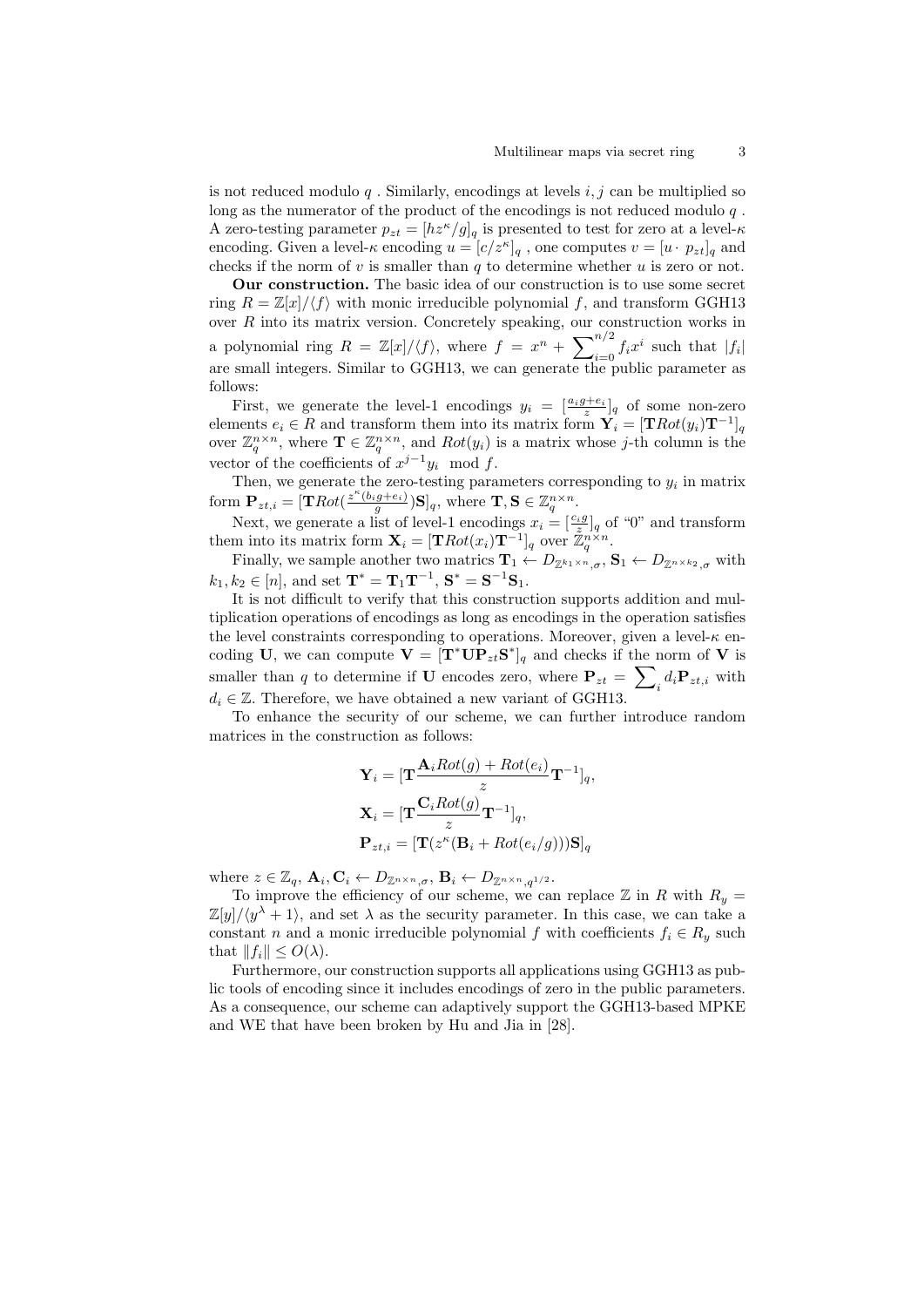#### 1.2 Organization

We briefly recall some background in Section 2. We describe our construction using secret ring in Section 3. We describe new hardness assumption and analyze the security of our scheme in Section 4. We present MPKE and WE based on our construction in Section 5. Finally we draw some conclusions in Section 6.

## 2 Preliminarie

#### 2.1 Notations

We denote  $\mathbb{Z}, \mathbb{Q}, \mathbb{R}$  the ring of integers, the field of rational numbers, and the field of real numbers. We take n as a positive integer, and let  $[n]$  be the set  $\{1, 2, ..., n\}$ . We use the absolute minimum residual system of modulo q, namely  $[a]_q \in (-q/2, q/2]$ . We denote vectors by lowercase bold letters, and matrices by uppercase bold letters, such as  $a, A$ . We write I as the identity matrix. We denote by  $a_i$  the j-th element of **a**, and  $A_{i,j}$  the element of the *i*-th row and j-th colomn of **A**. Notation  $\|\mathbf{a}\|$  (resp.  $\|\mathbf{a}\|_{\infty}$ ) denotes the Euclidean norm (resp. the infinity norm) of a.

### 2.2 Algebra

We denote by  $\mathbb{Z}[x]$  and  $\mathbb{Q}[x]$  the sets of polynomials with integer and rational coefficients respectively. A polynomial is monic if the coefficient of its highest degree is one. A polynomial is irreducible if it cannot be represented as a product of lower degree polynomials. Let  $f \in \mathbb{Z}[x]$  be a monic irreducible polynomial with degree n. Let R be the polynomial ring  $\mathbb{Z}[x]/\langle f \rangle$ , and  $R_q = R/qR$ . For  $a \in R_q$ ,  $[a]_q$  denotes each coefficient  $[a_i]_q \in (-q/2, q/2]$  of a. For simplicity, we identify degree- $(n-1)$  polynomials with the corresponding *n*-dimensional vectors whose coordinates are corresponding to the coefficients of the polynomial. For example, we define the p-norm  $||a||_p$  of a polynomial  $a \in \mathbb{Z}[x]$  as the norm of the corresponding vector. When there is no ambiguity, we sometimes abuse  $a \in R$ and its corresponding vector a.

In this paper, we need some definitions and lemma introduced by Lyubashevsky and Micciancio [\[33\]](#page-18-4).

**Lemma 2.1 (Lemma 3.2, [\[33\]](#page-18-4)).** Every ideal I of  $\mathbb{Z}[x]/\langle f \rangle$ , where f is a monic, irreducible polynomial of degree  $n$ , is isomorphic to a full-rank lattice in  $\mathbb{Z}^n$ .

We first recall the definition of the expansion factor of polynomials [\[33\]](#page-18-4).

**Definition 2.2.** Let  $f \in \mathbb{Z}[x]$  be a monic irreducible polynomial of degree n. The expansion factor of  $f$  is defined as

$$
\phi_f = \max_{a \in \mathbb{Z}[x], \deg(a) \le 2(\deg(f)-1)} \frac{\|a \mod f\|_{\infty}}{\|a\|_{\infty}}.
$$

**Lemma 2.3 (Theorem 3.5, [\[33\]](#page-18-4)).** Given a monic polynomial  $f \in \mathbb{Z}[x]$ :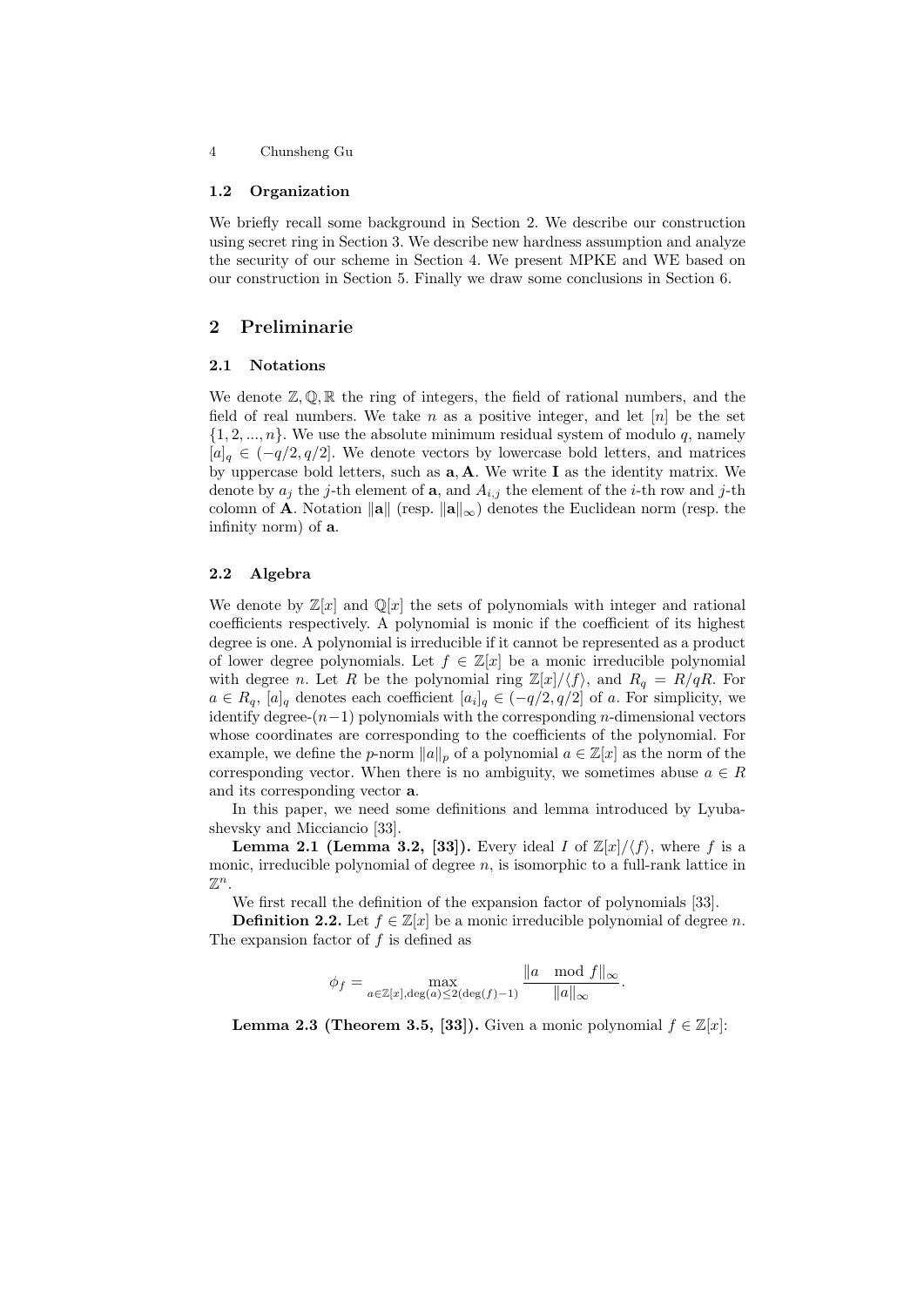(1) If 
$$
f = x^n + \sum_{i=0}^{n/2} f_i x^i
$$
, then  $\phi_f \le (\|2f\|_1)^3$ .  
\n(2) If  $f = x^n + \sum_{i=0}^{n-1} f_i x^i$ , then  $\phi_f \le (\|2f\|_1)^{n-1}$ .

#### 2.3 Lattices

An *n*-dimensional full-rank lattice  $L \subset \mathbb{R}^n$  is the set of all integer linear combinations  $\sum_{i=1}^n x_i \mathbf{b}_i$  of n linearly independent vectors  $\mathbf{b}_i \in \mathbb{R}^n$ . If we arrange the vectors  $\mathbf{b}_i$  as the columns of matrix  $\mathbf{B} \in \mathbb{R}^{n \times n}$ , then  $L = \{ \mathbf{Bx} : \mathbf{x} \in \mathbb{Z}^n \}$ . We say that **B** spans  $L$  if **B** is a basis for  $L$ . Given a basis **B** of  $L$  , we define  $P(\mathbf{B}) = {\mathbf{Bx}|\mathbf{x} \in \mathbb{R}^n$  and  $x_i \in [-1/2, 1/2)$  as the parallelization corresponding to **B**. Let  $det(\mathbf{B})$  denote the determinant of **B**.

Given  $g \in R$ , let  $I = \langle g \rangle$  be the principal ideal in R generated by g. We denote the Z-basis of I by  $Rot(g) = (g \mod f, xg \mod f, ..., x^{n-1}g \mod f)$ . Namely, the *i*-th column of  $Rot(g)$  is the vector of the coefficients of  $x^{i-1}g \mod f$ .

Given  $\mathbf{c} \in \mathbb{R}^n$ ,  $\sigma > 0$ , the Gaussian distribution of a lattice L is defined as  $D_{L,\sigma,\mathbf{c}} = \rho_{\sigma,\mathbf{c}}(\mathbf{x})/\rho_{\sigma,\mathbf{c}}(L)$  for  $\mathbf{x} \in L$ , where  $\rho_{\sigma,\mathbf{c}}(\mathbf{x}) = \exp(-\pi \|\mathbf{x} - \mathbf{c}\|^2/\sigma^2)$ ,  $\rho_{\sigma,\mathbf{c}}(L) = \sum_{\mathbf{x}\in L} \rho_{\sigma,\mathbf{c}}(\mathbf{x})$ . As shorthand, we will write  $D_{L,\sigma}$  instead of  $D_{L,\sigma,\mathbf{0}}$ . We denote a Gaussian sample as  $\mathbf{x} \leftarrow D_{L,\sigma}$  (or  $d \leftarrow D_{I,\sigma}$ ) over the lattice L (or  $I$ ).

Definition 2.4 (Smoothing parameter [\[36\]](#page-18-5)). For an *n*-dimensional lattice L, and positive real  $\epsilon > 0$ , the smoothing parameter  $\eta_{\epsilon}(L)$  is defined to be the smallest s such that  $\rho_{1/s}(L^*\setminus\{0\}) \leq \epsilon$ .

**Lemma 2.5 (Lemma 3.3 [\[36\]](#page-18-5)).** For any *n*-dimensional lattice  $L$  and a negligible function  $\epsilon(n)$ ,  $\eta_{\epsilon}(L) \leq \sqrt{\omega(\log n)} \cdot \lambda_n(L)$ , where  $\omega(\log n)$  is any superlogarithmic function.

**Lemma 2.6 (Lemma 4.4 [\[36\]](#page-18-5)).** For any *n*-dimensional lattice  $L$ , vector  $\mathbf{c} \in \mathbb{R}^n$ , and reals  $0 < \epsilon < 1$ ,  $s \geq \eta_{\epsilon}(L)$ , we have

$$
\Pr_{\mathbf{x}\leftarrow D_{L,s,c}}\{\|x-c\| > s\sqrt{n}\} \le \frac{1+\epsilon}{1-\epsilon} \cdot 2^{-n}.
$$

### 2.4 Multilinear Maps

**Definition 2.7 (Multilinear Map [\[3\]](#page-16-0)).** For  $\kappa + 1$  cyclic groups  $G_1, ..., G_{\kappa}, G_T$ of the same order  $q$  , a  $\kappa\text{-multiplicar map } e: G_1 \times \ldots \times G_\kappa \to G_T$  has the following properties:

(1) Elements  $\{g_j \in G_j\}_{j=1,\ldots,\kappa}$ , index  $j \in [\kappa]$ , and integer  $a \in \mathbb{Z}_q$  hold that

$$
e(g_1, ..., a \cdot g_j, ..., g_\kappa) = a \cdot e(g_1, ..., g_\kappa)
$$

(2) Map e is non-degenerate in the following sense: if elements  $\{g_j \in G_j\}_{j=1,\ldots,\kappa}$ are generators of their respective groups, then  $e(g_1, ..., g_\kappa)$  is a generator of  $G_T$ .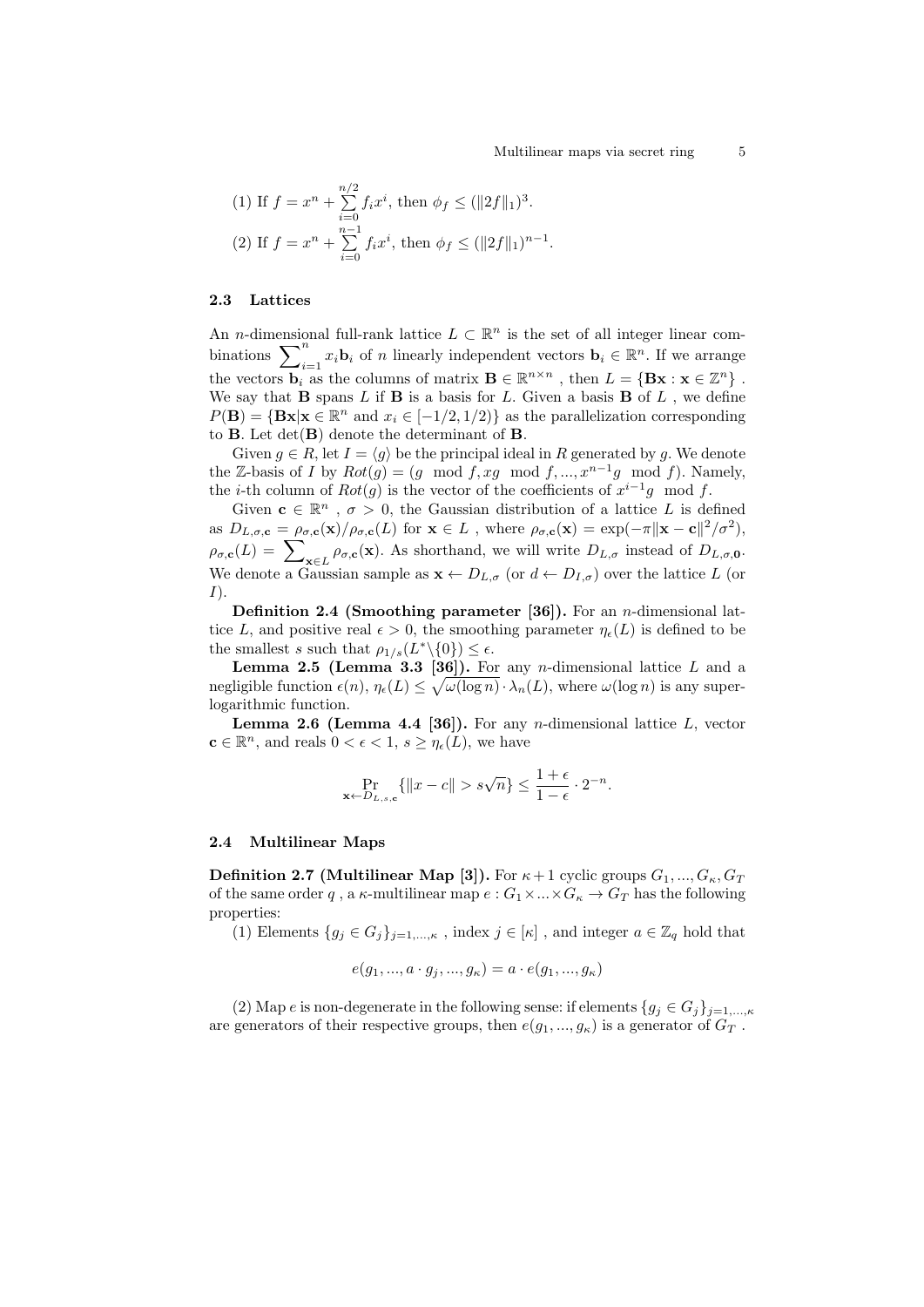Definition 2.8 ( $\kappa$ -Graded Encoding System [\[16\]](#page-17-0)). A  $\kappa$ -graded encoding system over R is a set system of  $S = \{S_j^{(a)} \in R : a \in R, j \in [\kappa]\}\$  with the following properties:

(1) For every index  $j \in [\kappa]$ , the sets  $S = \{S_j^{(a)} \in R : a \in R\}$  are disjoint.

(2) Binary operations'+' and'−' exist, such that every  $a_1, a_2$ , every index  $j \in [\kappa]$ , and every  $u_1 \in S_j^{(a_1)}$  and  $u_2 \in S_j^{(a_2)}$  hold that  $u_1 + u_2 \in S_j^{(a_1 + a_2)}$  and  $u_1 - u_2 \in S_j^{(a_1 - a_2)}$ , where  $a_1 + a_2$  and  $a_1 - a_2$  are the addition and subtraction operations in R respectively.

(3) Binary operation ' $\times$ ' exists, such that every  $a_1, a_2$ , every index  $j_1, j_2 \in [\kappa]$ with  $j_1+j_2 \leq \kappa$ , and every  $u_1 \in S_{j_1}^{(a_1)}$  and  $u_2 \in S_{j_2}^{(a_2)}$  hold that  $u_1 \times u_2 \in S_{j_1+j_2}^{(a_1 \times a_2)}$ , where  $a_1 \times a_2$  is the multiplication operation in R and  $j_1 + j_2$  is the integer addition.

## 3 Multilinear map via secret ring

Setting the parameters. Let  $\lambda$  be the security parameter,  $\kappa$  the multilinearity level, *n* the dimension of elements of *R*. Concrete parameters are set as  $\sigma = \lambda$ , hever, *n* and dimension of elements of *n*. Concrete parameters are set as  $\sigma = \lambda$ ,<br>  $\alpha = \lambda^2$ ,  $n = \lambda^2$ ,  $\tau = 2n$ ,  $\beta = \sqrt{q}$ ,  $q \ge 2^{12\kappa + 1} \lambda^{64\kappa + 124}$ ,  $k_1, k_2 \in [n]$  such that  $k_1k_2 < n$ .

### 3.1 Construction

Instance generation  $\text{Par} \leftarrow \text{InstGen}(1^{\lambda}, 1^{\kappa})$ :

(1) Choose a prime  $q \geq 2^{16\kappa\lambda} n^{O(\kappa)}$ .

(2) Choose a monic irreducible polynomial  $f(x) \in \mathbb{Z}[x]$  such that  $f = x^n +$ 

 $\sum_{i=0}^{n/2} f_i x^i$  with  $|f_i| < \sigma$ . Let  $R = \mathbb{Z}[x]/\langle f \rangle$ ,  $R_q = R/qR$ , and  $\mathbb{K} = \mathbb{Q}[x]/\langle f \rangle$ .

(3) Sample  $g \leftarrow D_{R,\sigma}$  so that g is a prime element in R and  $||g^{-1}|| \leq n$ , and a random element  $z \leftarrow R_q$  so that  $z^{-1} \in R_q$ .

(4) Sample  $\mathbf{T}, \mathbf{S} \in \mathbb{Z}_q^{n \times n}$  so that  $\mathbf{T}^{-1}, \mathbf{S}^{-1} \in \mathbb{Z}_q^{n \times n}$ .

(5) Sample  $\mathbf{T}_1 \leftarrow D_{\mathbb{Z}^{k_1\times n},\sigma}$ ,  $\mathbf{S}_1 \leftarrow D_{\mathbb{Z}^{n\times k_2},\sigma}$ , and set  $\mathbf{T}^* = \mathbf{T}_1 \mathbf{T}^{-1}$ ,  $\mathbf{S}^* =$  $\mathbf{S}^{-1}\mathbf{S}_1.$ 

- (6) For  $i \in [\tau]$ ,
	- $(6.1)$  sample elements  $a_i, e_i, c_i \leftarrow D_{R,\alpha}, b_i \leftarrow D_{R,\beta};$  $(6.2) \text{ set } \mathbf{Y}_i = [\mathbf{T}Rot(\frac{a_ig + e_i}{z})\mathbf{T}^{-1}]_q, \ \mathbf{X}_i = [\mathbf{T}Rot(\frac{c_ig}{z})\mathbf{T}^{-1}]_q;$  $(6.3)$  set  $\mathbf{P}_{zt,i} = [\mathbf{R}ot(\frac{\tilde{z}^{\kappa}(b_ig+e_i)}{g})\mathbf{S}]_q.$

(7) Output the public parameters  $\text{Par} = \{q, {\{\mathbf{Y}_i, \mathbf{X}_i, \mathbf{P}_{zt,i}\}_{i \in [\tau]}, \mathbf{T}^*, \mathbf{S}^*} \}.$ Generating level-t encoding  $U \leftarrow \text{Enc}(\text{Par}, t, \mathbf{d}, \mathbf{r})$ :

Given  $\mathbf{d} \leftarrow D_{\mathbb{Z}^{\tau}, \alpha}$  and  $\mathbf{r} \leftarrow D_{\mathbb{Z}^{\tau}, \alpha}$ , generate a level-t encoding

$$
\mathbf{U} = \left[ \sum_{i=1}^{T} d_i \cdot (\mathbf{Y}_i)^t + \sum_{i=1}^{T} r_i \cdot (\mathbf{X}_i)^t \right]_q.
$$

Adding encodings  $\mathbf{U} \leftarrow \text{Add}(\text{Par}, t, \mathbf{U}_i, \cdots, \mathbf{U}_k)$ :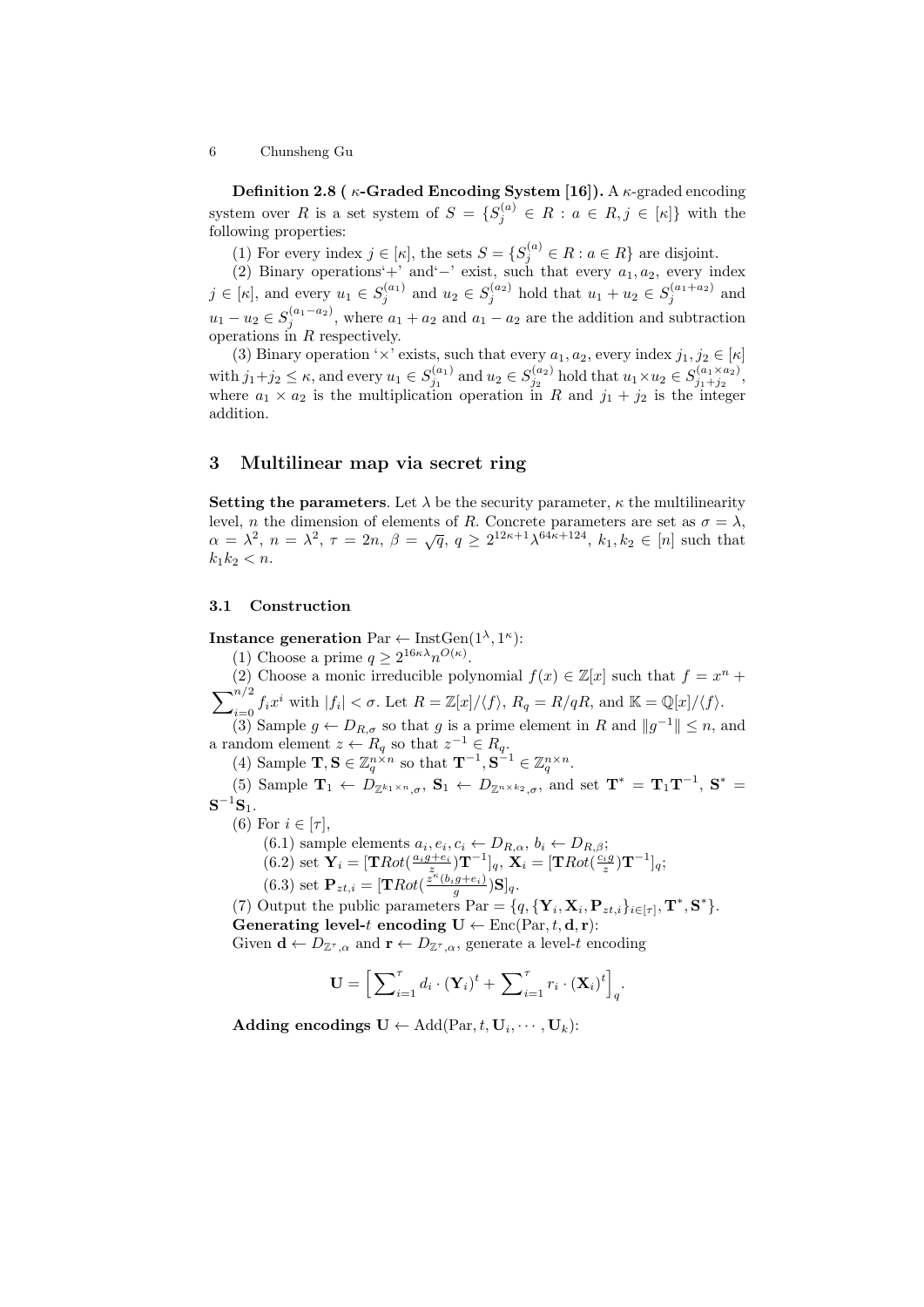Given  $k$  level-t encodings  $\mathbf{U}_i, i \in [k]$ , their sum  $\mathbf{U} = \left[\sum_{i=1}^k \mathbf{U}_i\right]$ is a level- $t_q$ encoding.

Multiplying encodings  $\mathbf{U} \leftarrow \text{Mul}(\text{Par}, 1, \mathbf{U}_1, \cdots, \mathbf{U}_k)$ :

Given k level-1 encodings  $\mathbf{U}_i, i \in [k]$ , their product  $\mathbf{U} = \left[ \prod_{i=1}^k \mathbf{U}_i \right]$  $q$  is a  $level-k$  encoding.

Zero testing IsZero(Par, U, d):

Given a level- $\kappa$  encoding  $\mathbf{U} = \left[ \mathbf{T} Rot(\frac{rg+e}{z^{\kappa}})\mathbf{T}^{-1} \right]$ and a vector  $\mathbf{d} \leftarrow D_{\mathbb{Z}^{\tau},\alpha}$ , (1) we compute  $\mathbf{P}_{zt} = \sum_{i=1}^{\tau} d_i \mathbf{P}_{zt,i}, \mathbf{V} = \begin{bmatrix} \mathbf{T}^* \cdot \mathbf{U} \cdot \mathbf{P}_{zt} \cdot \mathbf{S}^* \end{bmatrix}$  $\frac{1}{q}$ (2) we check whether  $\|\mathbf{V}\|$  is short. That is,

IsZero(Par, **U**, **d**) = 
$$
\begin{cases} 1, & \text{if } ||\mathbf{V}|| < q^{3/4}; \\ 0, & \text{otherwise.} \end{cases}
$$

Extraction  $sk \leftarrow \text{Ext}(\text{Par}, \mathbf{U}, \mathbf{d})$ :

Given a level- $\kappa$  encoding **U** and a vector  $\mathbf{d} \leftarrow D_{\mathbb{Z}^{\tau}, \alpha}$ ,

(1) we compute 
$$
\mathbf{P}_{zt} = \sum_{i=1}^{T} d_i \mathbf{P}_{zt,i}, \mathbf{V} = \left[ \mathbf{T}^* \cdot \mathbf{U} \cdot \mathbf{P}_{zt} \cdot \mathbf{S}^* \right]_q;
$$

(2) we collect  $(\log q)/4-\lambda$  most-significant bits of each element of the  $k_1\times k_2$ matrix V. That is,

$$
Ext(Par, U, d) = MSB(V).
$$

Remark 3.1. (1) Note that the above construction is similar to that in [\[25\]](#page-17-16). The main difference is that this scheme uses some secret ring  $R = \mathbb{Z}[x]/\langle f \rangle$ , whereas the scheme in [\[25\]](#page-17-16) uses the public ring  $R = \mathbb{Z}[x]/\langle x^n + 1 \rangle$ . As a result, this difference can lead to significant differences in their security. Concrete details are analyzed later. (2) It is easy to transform the above symmetric construction into an asymmetric variant by using different elements  $z_i$  and random matrices  ${\bf T}_i$ .

### 3.2 Correctness

To prove the correctness, we first describe two simple lemmas.

**Lemma 3.2.** If  $a, b \in R$ , then  $Rot(a)Rot(b) = Rot(ab \mod f)$ .

*Proof.* We only need to show that the first column of  $Rot(a)Rot(b)$  is equal to the vector corresponding to the polynomial ab mod f.

It is easy to verify that the first column of  $Rot(a)Rot(b)$  is corresponding to  $\overline{\nabla}^{n-1}$  $\sum_{i=0}^{n-1} b_i \cdot (ax^i \mod f) = (a \cdot \sum_{i=0}^{n-1} b_i x^i) \mod f = ab \mod f.$ Г

**Lemma 3.3.** If  $a, b \in R_q$ , then  $[Rot(a)Rot(b)]_q = [Rot(ab \mod f)]_q$ . Proof. The proof is completely similar to that of Lemma 3.2.

**Lemma 3.4.** The algorithm  $InstGen(1^{\lambda}, 1^{\kappa})$  runs in PPT.

*Proof.* A prime element  $g \in R$  can be generated in PPT according to Landau's prime number theorem (Theorem 5.17, [\[15\]](#page-17-19)). It is easy to verify that all other operations can run in PPT.

Ē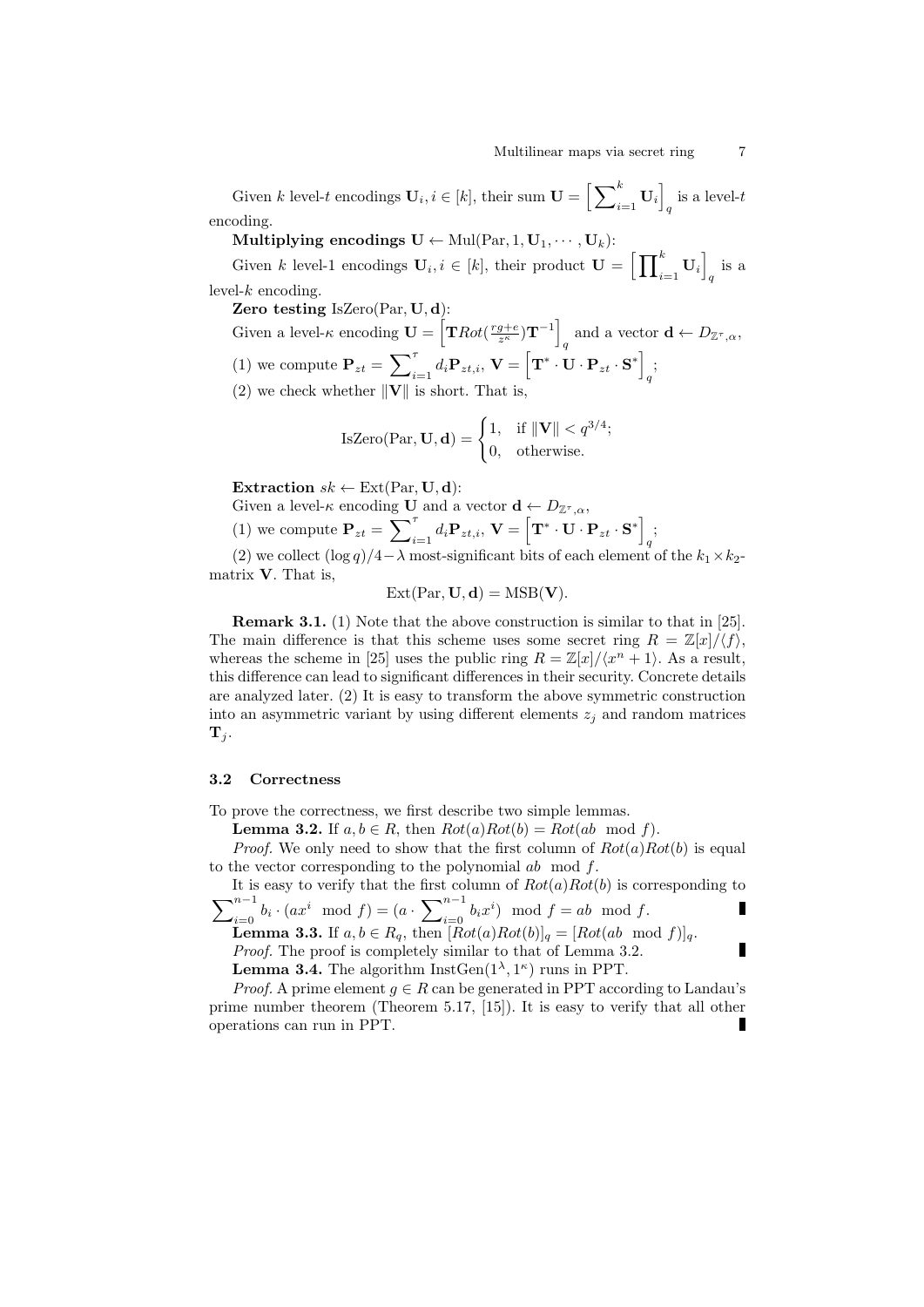**Lemma 3.5.** The encoding  $\mathbf{U} \leftarrow \text{Enc}(\text{Par}, t, \mathbf{d}, \mathbf{r})$  is a level-t encoding.

*Proof.* By  $\mathbf{Y}_i^t = \left[ \mathbf{T} \; Rot(\frac{a_i g + e_i}{z})^t \mathbf{T}^{-1} \right]$ and  $\mathbf{X}_i^t = \left[ \mathbf{T} \; Rot(\frac{c_i g}{z})^t \mathbf{T}^{-1} \right]$  $q^{\prime}$ , we have

$$
\mathbf{U} = \Big[\sum_{i=1}^{\tau} d_i \cdot \mathbf{Y}_i^t + \sum_{i=1}^{\tau} r_i \cdot \mathbf{X}_i^t \Big]_q
$$
  
=  $\Big[\mathbf{T} \; Rot\Big(\frac{\sum_{i=1}^{\tau} d_i a_i^{\prime} g + \sum_{i=1}^{\tau} r_i c_i^{\prime} g + \sum_{i=1}^{\tau} d_i e_i^t}{z^t}\Big) \mathbf{T}^{-1}\Big]_q$   
=  $\Big[\mathbf{T} \; Rot\Big(\frac{ag + e}{z^t}\Big) \mathbf{T}^{-1}\Big]_q$ 

where  $a'_i = ((a_i g + e_i)^t - e_i^t)/g$ ,  $c'_i = (c_i g)^t/g$ ,  $a = \sum_{i=1}^{\tau} d_i \cdot a'_i + \sum_{i=1}^{\tau} r_i c'_i$ , and  $e = \sum_{i=1}^{\tau} d_i \cdot e_i^t$ .

**Lemma 3.6.**  $\mathbf{U} = \text{Add}(\text{Par}, t, \mathbf{U}_i, \dots, \mathbf{U}_k)$  is a level-t encoding.

*Proof.* Given level-t encodings  $\mathbf{U}_i, i \in [k]$ . Let  $\mathbf{U}_i = \left[ \mathbf{T} \; Rot\left(\frac{r_i'g+e_i'}{z^t}\right) \mathbf{T}^{-1} \right]$ q . Then

$$
\mathbf{U} = \left[ \sum_{i=1}^{k} \mathbf{U}_{i} \right]_{q} = \left[ \mathbf{T} \; Rot\left(\frac{rg+e}{z^{t}}\right) \mathbf{T}^{-1} \right]_{q},
$$

Г

where  $r = \sum_{i=1}^{k} r'_i$  and  $e = \sum_{i=1}^{k} e'_i$ .

**Lemma 3.7.**  $\mathbf{U} \leftarrow \text{Mul}(\text{Par}, 1, \mathbf{U}_1, \cdots, \mathbf{U}_k)$  is a level-k encoding.

*Proof.* Given level-1 encodings  $\mathbf{U}_i, i \in [k]$ , let  $\mathbf{U}_i = \left[ \mathbf{T} \; Rot\left( \frac{r_i^{'}g + e_i^{'}}{z} \right) \mathbf{T}^{-1} \right)$  $\frac{1}{q}$ Then, by Lemma 3.3 we have

$$
\mathbf{U} = \left[ \mathbf{T} \; Rot\left(\frac{rg+e}{z^k}\right) \mathbf{T}^{-1} \right]_q,
$$

where  $e = \prod_{i=1}^{k} e'_i$ ,  $r = (\prod_{i=1}^{k} (r'_i g + e'_i) - e)/g$ .

**Lemma 3.8.** IsZero(Par, U, d) correctly determines whether U is a level- $\kappa$ encoding of zero or not.

**Proof.** By Lemma 2.3 and  $f = x^n + \sum_{i=0}^{n/2} f_i x^i$ , we have

$$
\phi_f = ||2f||_1^3 = (n\sigma)^3 = \lambda^9.
$$

Given  $\mathbf{P}_{zt,i} = \left[ \mathbf{T} Rot(\frac{z^{\kappa}(b_ig+e_i)}{g})\mathbf{S} \right]_q$  and  $\mathbf{d} \leftarrow D_{\mathbb{Z}^{\tau},\alpha}$ , we have

$$
\mathbf{P}_{zt} = \sum_{i=1}^{T} d_i \mathbf{P}_{zt,i} = \left[ \mathbf{T} Rot\left(\frac{z^{\kappa}(hg+c)}{g}\right) \mathbf{S} \right]_q,
$$

where  $h = \sum_{i=1}^{\tau} d_i b_i$ , and  $c = \sum_{i=1}^{\tau} d_i e_i$ .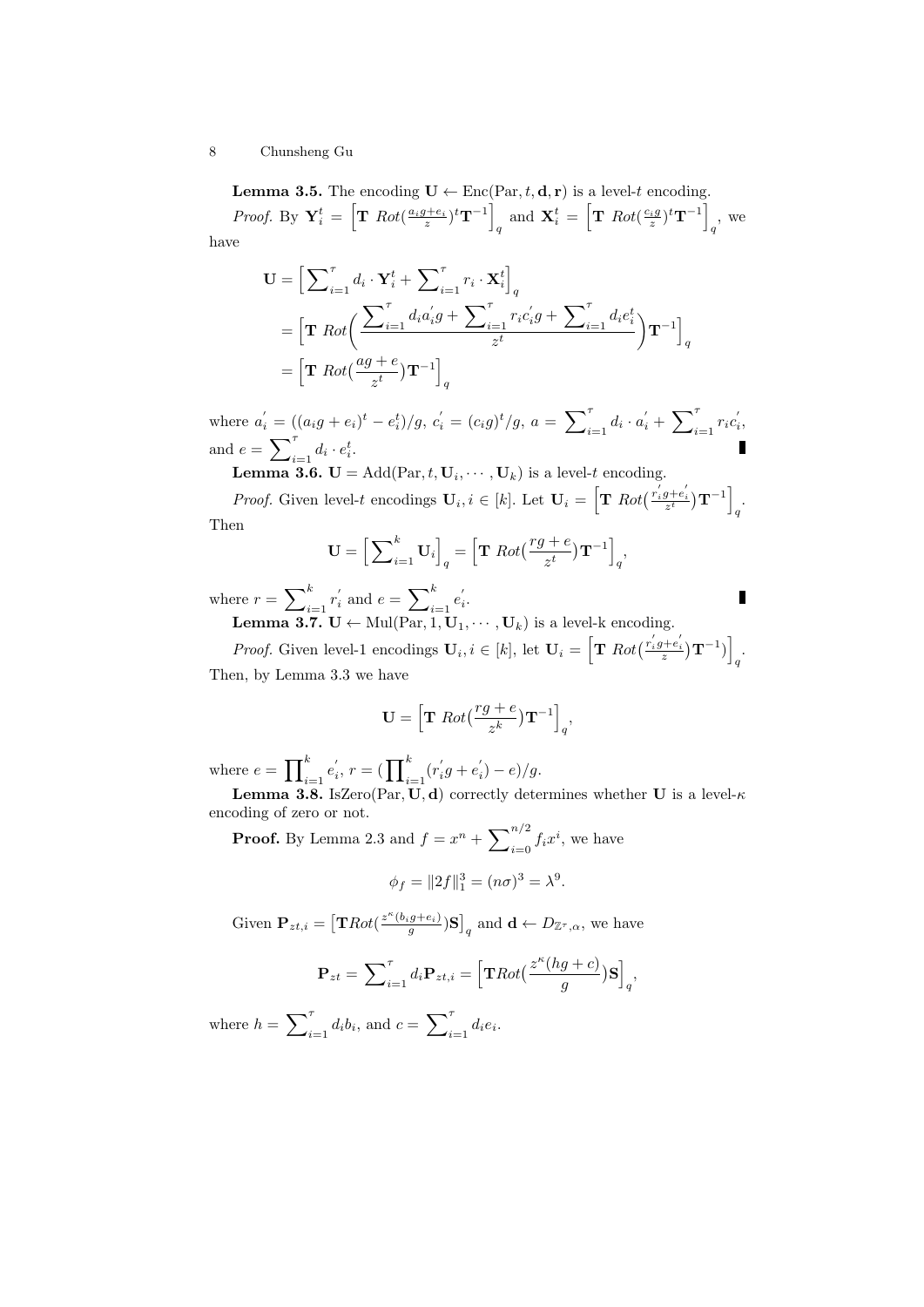By  $b_i \leftarrow D_{R,\beta}, e_i \leftarrow D_{R,\alpha}$ , and  $\mathbf{d} \leftarrow D_{\mathbb{Z}^{\tau},\alpha}$ , we obtain

$$
||h|| = ||\sum_{i=1}^{\tau} d_i b_i|| \leq \tau |d_i|||b_i|| \leq 2n^2 \alpha \beta \leq 2\lambda^7 \sqrt{q},
$$
  
\n
$$
||c|| = ||\sum_{i=1}^{\tau} d_i e_i|| \leq \tau |d_i|||e_i|| \leq 2n^2 \alpha^2 \leq 2\lambda^8,
$$
  
\n
$$
||hg + c|| \leq 2\phi_f ||h|| ||g|| \leq \lambda^9 \cdot 2\lambda^7 \sqrt{q} \cdot \sqrt{n}\sigma \leq 2\lambda^{18} \sqrt{q}.
$$

Without loss of generality, we let  $\mathbf{U} = \left[ \prod_{j=1}^{\kappa} \mathbf{U}_j \right]$ since **U** is a level- $\kappa$ encoding.

According to  $\mathbf{U}_j = \text{Enc}(\text{Par}, 1, \mathbf{d}_j, \mathbf{r}_j)$ , we have

$$
\mathbf{U}_{j} = \Big[\sum_{i=1}^{\tau} d_{j,i} \cdot \mathbf{Y}_{i} + \sum_{i=1}^{\tau} r_{j,i} \cdot \mathbf{X}_{i}\Big]_{q} = \Big[\mathbf{T} \, Rot\big(\frac{a_{(j)}g + e_{(j)}}{z}\big)\mathbf{T}^{-1}\Big]_{q},
$$

where  $a_{(j)} = \sum_{i=1}^{\tau} d_{j,i}a_i + \sum_{i=1}^{\tau} r_{j,i}c_i, e_{(j)} = \sum_{i=1}^{\tau} d_{j,i}e_i.$ Similarly, by  $a_i, e_i, c_i \leftarrow D_{R,\alpha}$ , and  $\mathbf{d}_j \leftarrow D_{\mathbb{Z}^{\tau},\alpha}$ , we have

$$
||a_{(j)}|| = ||\sum_{i=1}^{\tau} d_{j,i}a_i + \sum_{i=1}^{\tau} r_{j,i}c_i|| \leq 2\tau |d_{j,i}|||a_i|| \leq 4n^2\alpha^2.
$$
  

$$
||e_{(j)}|| = ||\sum_{i=1}^{\tau} d_{j,i}e_i|| \leq \tau |d_{j,i}|||e_i|| \leq 2n^2\alpha^2.
$$

So, we get

$$
\|\prod_{j=1}^{\kappa} (a_{(j)}g + e_{(j)})\| \leq \phi_f^{\kappa-1} \prod_{j=1}^{\kappa} \|(a_{(j)}g + e_{(j)})\|
$$
  
\n
$$
\leq \phi_f^{\kappa-1} (\max_{j \in [\kappa]} 2 \|a_{(j)}\| \|g\| \phi_f)^{\kappa} \|
$$
  
\n
$$
\leq \phi_f^{\kappa-1} (2 \cdot 4n^2 \alpha^2 \cdot \sqrt{n}\sigma \cdot \phi_f)^{\kappa}
$$
  
\n
$$
\leq \phi_f^{2\kappa-1} (8n^{2.5} \alpha^2 \sigma)^{\kappa}
$$
  
\n
$$
\leq 8^{\kappa} \lambda^{16\kappa - 4}.
$$

We now analyze the encoding **U** encodes 0 or non-zero, respectively. For simplicity, we let

$$
\mathbf{U} = \left[ \mathbf{T} \; Rot\left(\frac{ag+e}{z^{\kappa}}\right) \mathbf{T}^{-1} \right]_q,
$$

where  $e = \prod_{j=1}^{\kappa} e_{(j)}$ , and  $a = \prod_{j=1}^{\kappa} (a_{(j)}g + e_{(j)}) - e$ . If **U** is a level- $\kappa$  encoding of zero (i.e.  $e = 0$ ), then,

$$
\mathbf{V} = \left[ \mathbf{T}^* \cdot \mathbf{U} \cdot \mathbf{P}_{zt} \cdot \mathbf{S}^* \right]_q
$$
  
=  $\left[ \mathbf{T}^* \cdot \mathbf{T} Rot(\frac{ag}{z^{\kappa}}) \mathbf{T}^{-1} \cdot \mathbf{T} Rot(\frac{z^{\kappa}(hg+c)}{g}) \mathbf{S} \cdot \mathbf{S}^* \right]_q$   
=  $\left[ \mathbf{T}_1 Rot(a(hg+c)) \mathbf{S}_1 \right]_q$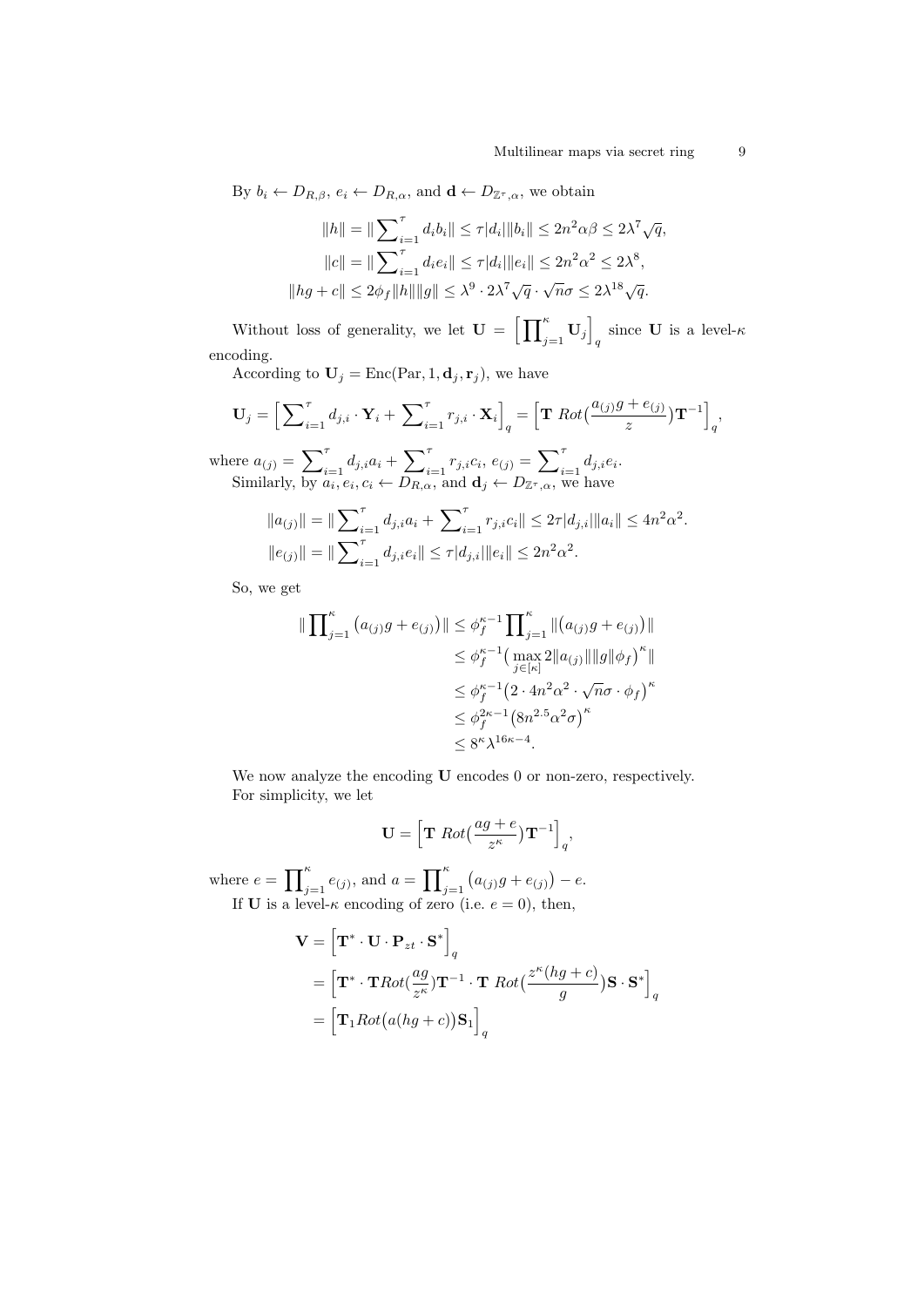Since  $\|\mathbf{T}_1\| = \|\mathbf{S}_1\| \leq n\sqrt{n}\sigma \leq \lambda^4$ , we obtain

$$
\|\mathbf{T}_1 Rot(a(hg+c))\mathbf{S}_1\| \le \|\mathbf{T}_1\| \cdot \|Rot(a(hg+c))\| \cdot \|\mathbf{S}_1\|
$$
  
\n
$$
\le \lambda^8 \cdot \|a(hg+c)\|
$$
  
\n
$$
\le \lambda^8 \cdot \|a\| \cdot \|hg+c\| \cdot \phi_f
$$
  
\n
$$
\le \lambda^8 \cdot 8^{\kappa} \lambda^{16\kappa-4} \cdot 2\lambda^{18} \sqrt{q} \cdot \lambda^9
$$
  
\n
$$
< q^{3/4}
$$

Thus, **V** is not reduced modulo q. That is,  $[\mathbf{V}]_q = \mathbf{V}$ . If **U** is a level- $\kappa$  encoding of non-zero, i.e.  $e \neq 0 \mod g$ . Thus,

$$
\mathbf{V} = \left[\mathbf{T}^* \cdot \mathbf{U} \cdot \mathbf{P}_{zt} \cdot \mathbf{S}^*\right]_q
$$
  
=  $\left[\mathbf{T}_1 Rot\left(\frac{ag+e}{z^{\kappa}}\right) Rot\left(\frac{z^{\kappa}(hg+c)}{g}\right)\mathbf{S}_1\right]_q$   
=  $\left[\mathbf{T}_1Rot\left(\frac{(ag+e)(hg+c)}{g}\right)\mathbf{S}_1\right]_q$   
=  $\left[\mathbf{T}_1Rot\left(a(hg+c)\right)\mathbf{S}_1 + \mathbf{T}_1Rot\left(\frac{e(hg+c)}{g}\right)\mathbf{S}_1\right]_q$ 

By Lemma 4 in [\[16\]](#page-17-0), we have

$$
\|\mathbf{T}_1 Rot\big(\frac{e(hg+c)}{g}\big)\mathbf{S}_1\| \approx q.
$$

Again using  $\|\mathbf{T}_1 Rot(a(hg+c))\mathbf{S}_1\| \leq q^{3/4}$ , we have  $\|\mathbf{V}\| \approx q$ .

**Lemma 3.9** Suppose that two level- $\kappa$  encodings  $U_1$ ,  $U_2$  encode same plaintext, then

$$
\text{Ext}(\text{Par}, \mathbf{U}_1, \mathbf{d}) = \text{Ext}(\text{Par}, \mathbf{U}_2, \mathbf{d}).
$$
  
*Proof.* Assume that  $\mathbf{U}_i = \left[ \mathbf{T} \; Rot(\frac{u_i g + e}{z^{\kappa}}) \mathbf{T}^{-1} \right]_q, i \in [2].$  So, we have

$$
\mathbf{V}_{i} = \left[\mathbf{T}^{*} \cdot \mathbf{U}_{i} \cdot \mathbf{P}_{zt} \cdot \mathbf{S}^{*}\right]_{q}
$$
  
\n
$$
= \left[\mathbf{T}_{1} Rot(\frac{u_{i}g + e}{z^{k}}) Rot(\frac{z^{k}(hg + c)}{g})\mathbf{S}_{1}\right]_{q}
$$
  
\n
$$
= \left[\mathbf{T}_{1}Rot((\frac{(u_{i}g + e)(hg + c)}{g})\mathbf{S}_{1}\right]_{q}
$$
  
\n
$$
= \left[\mathbf{T}_{1}Rot(u_{i}(hg + c))\mathbf{S}_{1} + \mathbf{T}_{1}Rot(\frac{e(hg + c)}{g})\mathbf{S}_{1}\right]
$$

For our parameters setting,  $\|\mathbf{T}_1 Rot(u_i(hg+c))\mathbf{S}_1\| \leq q^{3/4}$ . When  $e \neq 0$ mod  $g$ , by Lemma 4 in [\[16\]](#page-17-0), we have

q

$$
\|\mathbf{T}_1 Rot(\frac{e(hg+c)}{g})\mathbf{S}_1\| \approx q.
$$

Thus,  $\text{Ext}(\text{Par}, \mathbf{U}_1, \mathbf{d}) = \text{Ext}(\text{Par}, \mathbf{U}_2, \mathbf{d})$  with overwhelming probability.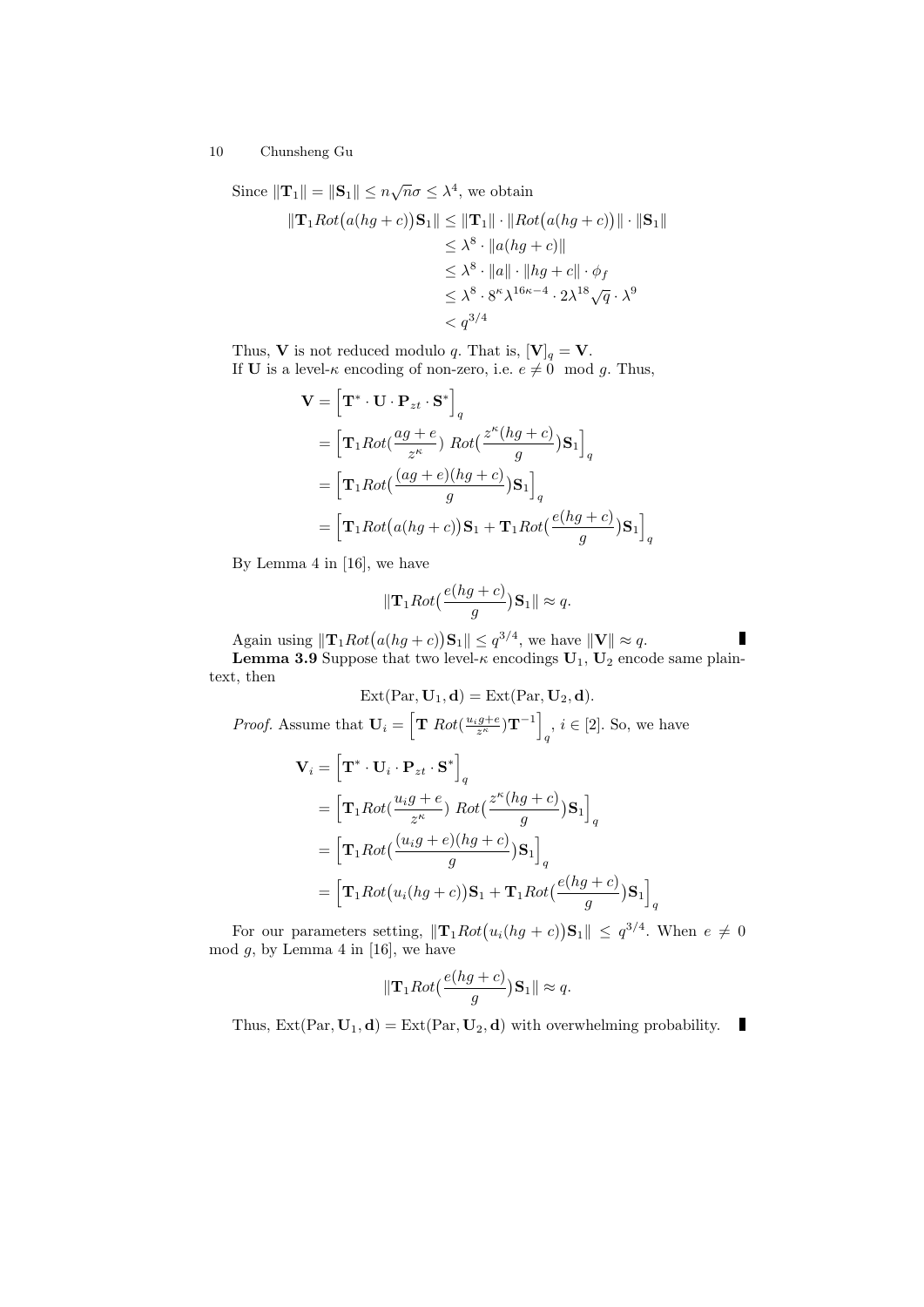#### 3.3 Variant 1

To enhance the security of our scheme, we may further introduce random matrices in the construction.

Instance generation  $Par_1 \leftarrow \text{InstGen}(1^{\lambda}, 1^{\kappa})$ : (1) Choose a prime  $q \geq 2^{16\kappa\lambda} n^{O(\kappa)}$ . (2) Choose a monic irreducible polynomial  $f(x) \in \mathbb{Z}[x]$  such that  $f = x^n +$  $\sum_{i=0}^{n/2} f_i x^i$  with  $|f_i| < \sigma$ . Let  $R = \mathbb{Z}[x]/\langle f \rangle$ ,  $R_q = R/qR$ , and  $\mathbb{K} = \mathbb{Q}[x]/\langle f \rangle$ . (3) Sample  $g \leftarrow D_{R,\sigma}$  so that g is a prime element in R and  $||g^{-1}|| \leq n$ . (4) Sample  $\mathbf{T}, \mathbf{S} \in \mathbb{Z}_q^{n \times n}$  so that  $\mathbf{T}^{-1}, \mathbf{S}^{-1} \in \mathbb{Z}_q^{n \times n}$ , and a random element

 $z \in \mathbb{Z}_q$  so that  $z^{-1} \in \mathbb{Z}_q$ .

(5) Sample  $\mathbf{T}_1 \leftarrow \dot{D}_{\mathbb{Z}^{k_1\times n},\sigma}$ ,  $\mathbf{S}_1 \leftarrow D_{\mathbb{Z}^{n\times k_2},\sigma}$ , and set  $\mathbf{T}^* = \mathbf{T}_1 \mathbf{T}^{-1}$ ,  $\mathbf{S}^* =$  $\mathbf{S}^{-1}\mathbf{S}_1.$ 

(6) For  $i \in [\tau]$ ,

(6.1) sample elements  $e_i \leftarrow D_{R,\alpha}, \mathbf{A}_i, \mathbf{C}_i \in \mathbb{Z}_\alpha^{n \times n}, \mathbf{B}_i \in \mathbb{Z}_\beta^{n \times n};$ (6.2) set  $\mathbf{Y}_i = [\mathbf{T} \frac{\mathbf{A}_i Rot(g)+Rot(e_i)}{z} \mathbf{T}^{-1}]_q, \mathbf{X}_i = [\mathbf{T} \frac{\mathbf{C}_iRot(g)}{z} \mathbf{T}^{-1}]_q;$ (6.3) set  $\mathbf{P}_{zt,i} = [\mathbf{T}(z^{\kappa}(\mathbf{B}_i + Rot(e_i/g)))\mathbf{S}]_q$ .

(7) Output the public parameters  $\text{Par}_1 = \{q, \{Y_i, \mathbf{X}_i, \mathbf{P}_{zt,i}\}_{i \in [\tau]}, \mathbf{T}^*, \mathbf{S}^* \}.$ 

Furthermore, we may remove the encoding  $\mathbf{X}_i$  of "0" for some applications such as MPKE and Witness Encryption to approach the classical lattice hard problems. We denote the parameters of this variant as  $Par_2 = \{q, {\{\mathbf{Y}_i, \mathbf{P}_{zt,i}\}_{i \in [\tau]}, \mathbf{T}^*, \mathbf{S}^*} \}.$ It is easy to show that this variant is still correct. We may prove that the secret element g can not be obtained by the so-called zeroing attack.

#### 3.4 Variant 2

To improve the efficiency of our construction, we use polynomial ring instead of integer ring. Concretely speaking, we let  $R_y = \mathbb{Z}[y]/\langle y^{\lambda} + 1 \rangle$ , and  $R = R_y[x]/f$ ,  $R_q = R/qR$ . In this case, we can set n as a constant and  $f = x^n + \sum^{n-1}$  $\sum_{i=0} f_i x^i$  with coefficients  $f_i \in R_y$  such that  $||f_i|| \leq O(\lambda)$ . It is easy to verify that this new variant is still correct.

## 4 Security

#### 4.1 Hardness assumption

Consider the following security experiment:

- (1) Par  $\leftarrow$  InstGen $(1^{\lambda}, 1^{\kappa})$
- (2) For  $j=0$  to  $\kappa$ : Sample  $\mathbf{d}_j \leftarrow D_{\mathbb{Z}^{\tau}, \alpha}, \mathbf{r}_j \leftarrow D_{\mathbb{Z}^{\tau}, \alpha};$ Generate level-1 encoding  $\mathbf{U}_j = \Big[\sum_{i=1}^{\tau} d_{j,i} \mathbf{Y}_i + \sum_{j=1}^{\tau} r_{j,i} \mathbf{X}_i \Big]$  $\frac{1}{q}$ (3) Set  $\mathbf{U} = \left[ \prod_{j=1}^{k} \mathbf{U}_{j} \right]$ and  $\mathbf{P}_{zt} = \sum_{i=1}^{\tau} d_{0,i} \mathbf{P}_{zt,i}.$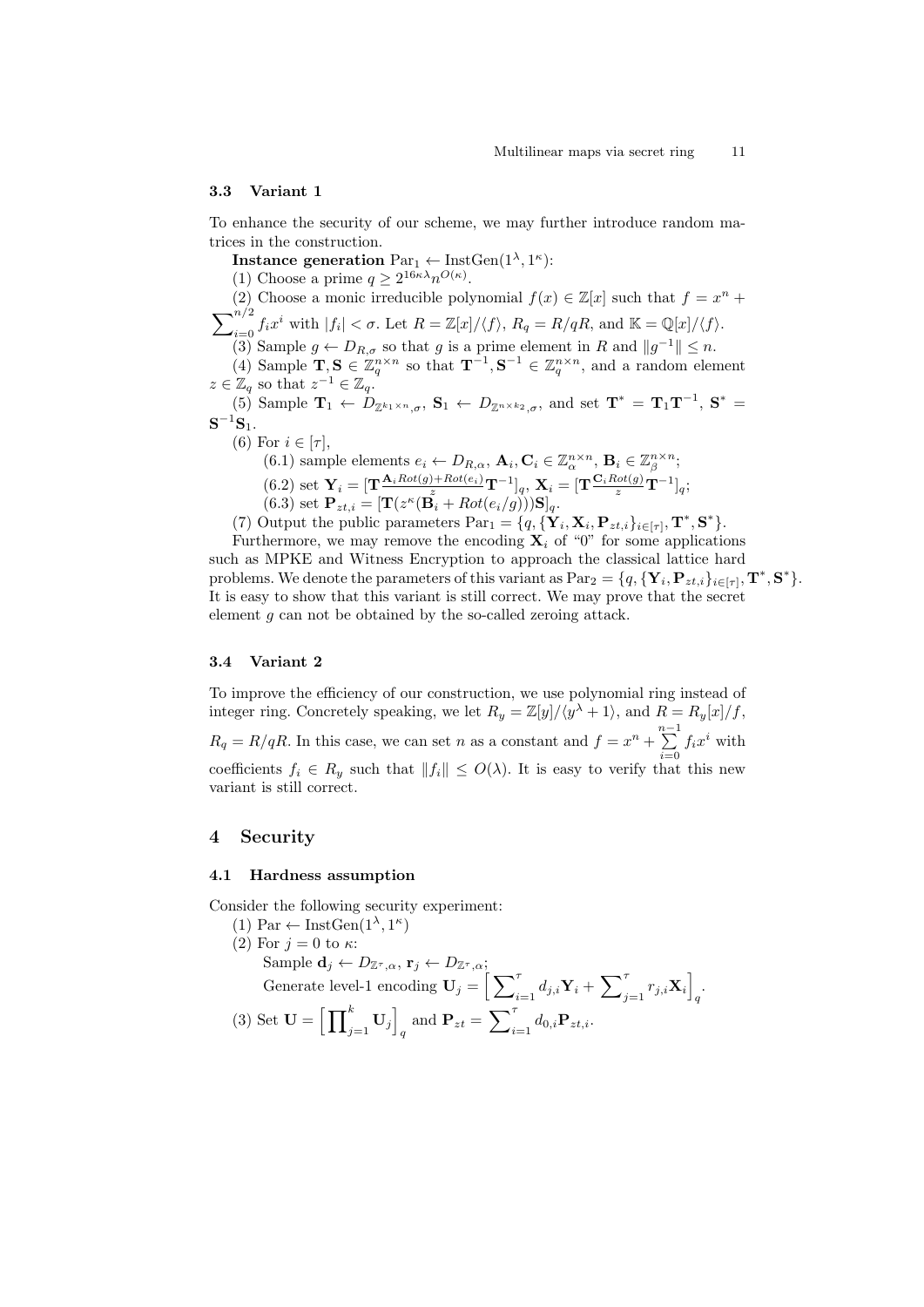(4) Set 
$$
\mathbf{V}_c = \mathbf{V}_d = \left[\mathbf{T}^* \cdot \mathbf{U} \cdot \mathbf{P}_{zt} \cdot \mathbf{S}^*\right]_q
$$
.  
\n(5) Sample  $\mathbf{s} \leftarrow D_{\mathbb{Z}^{\tau}, \alpha}$ , and set  $\mathbf{P}_{zt,r} = \sum_{i=1}^{\tau} s_i \mathbf{P}_{zt,i}$ .  
\n(6) Set  $\mathbf{V}_r = \left[\mathbf{T}^* \cdot \mathbf{U} \cdot \mathbf{P}_{zt,r} \cdot \mathbf{S}^*\right]_q$ .

Definition 4.1. (ext-GCDH/ext-GDDH). According to the security experiment, the ext-GCDH and ext-GDDH are defined as follows:

Level- $\kappa$  extraction CDH (ext-GCDH): Given  $\{Par, U_0, \dots, U_{\kappa}\}\)$ , output a level-k extraction encoding  $\mathbf{W} \in \mathbb{Z}_q^{k_1 \times k_2}$  such that  $\left\| [\mathbf{V}_c - \mathbf{W}]_q \right\| \leq q^{3/4}$ .

Level- $\kappa$  extraction DDH (ext-GDDH): Given  $\{Par, U_0, \dots, U_{\kappa}, V\},\$ distinguish between

$$
D_{ext-GDDH} = \{ \text{Par}, \mathbf{U}_0, \cdots, \mathbf{U}_{\kappa}, \mathbf{V}_d \},
$$
  

$$
D_{ext-RAND} = \{ \text{Par}, \mathbf{U}_0, \cdots, \mathbf{U}_{\kappa}, \mathbf{V}_r \}.
$$

### 4.2 Cryptanalysis

In this section, we first generate easily computable quantities in our construction, then analyze possible attacks using these quantities.

### 4.2.1 Easily computable quantities.

Since  $\mathbf{T}, \mathbf{S} \in \mathbb{Z}_q^{n \times n}$ , we must compute  $\mathbf{V} = \left[ \mathbf{T}^* \cdot \mathbf{U} \cdot \mathbf{P}_{zt} \cdot \mathbf{S}^* \right]_q$  to eliminate **T**, **S**, where **U** is a level- $\kappa$  encoding,  $P_{zt} = \sum_{i=1}^{\tau} d_i P_{zt,i}$  with  $d \in \mathbb{Z}^{\tau}$ .

For simplicity, we write

$$
\mathbf{P}_{zt} = \sum_{i=1}^{\tau} d_i \mathbf{P}_{zt,i} = \left[ \mathbf{T} Rot\left(\frac{z^{\kappa}(hg+c)}{g}\right)\mathbf{S} \right]_q = \left[ \mathbf{T}Rot\left(\frac{z^{\kappa}h_1}{g}\right)\mathbf{S} \right]_q,
$$

where  $h_1 = hg + c$ .

Let integer  $t > 0$ ,  $\mathbf{U}_{i,j,t} = \mathbf{X}_i^t \mathbf{Y}_j^{\kappa-t}$  be a level- $\kappa$  encoding of zero. So, we have

$$
\mathbf{V}_{i,j,t} = \left[ \mathbf{T}^* \cdot \mathbf{U}_{i,j,t} \cdot \mathbf{P}_{zt} \cdot \mathbf{S}^* \right]_q
$$
  
\n
$$
= \left[ \mathbf{T}_1 \cdot Rot(c_i g)^t \cdot Rot(y_j)^{\kappa-t} \cdot Rot(\frac{h_1}{g}) \cdot \mathbf{S}_1 \right]_q
$$
  
\n
$$
= \left[ \mathbf{T}_1 \cdot Rot(c_i^t \cdot g^{t-1} \cdot y_j^{\kappa-t} \cdot h_1) \cdot \mathbf{S}_1 \right]_q
$$
  
\n
$$
= \mathbf{T}_1 \cdot Rot(c_i^t \cdot g^{t-1} \cdot y_j^{\kappa-t} \cdot h_1) \cdot \mathbf{S}_1,
$$

where  $y_j = a_j g + e_j$ .

The final equality is to use the fact that  $\mathbf{V}_{i,j,t}$  are not reduced modulo  $q.$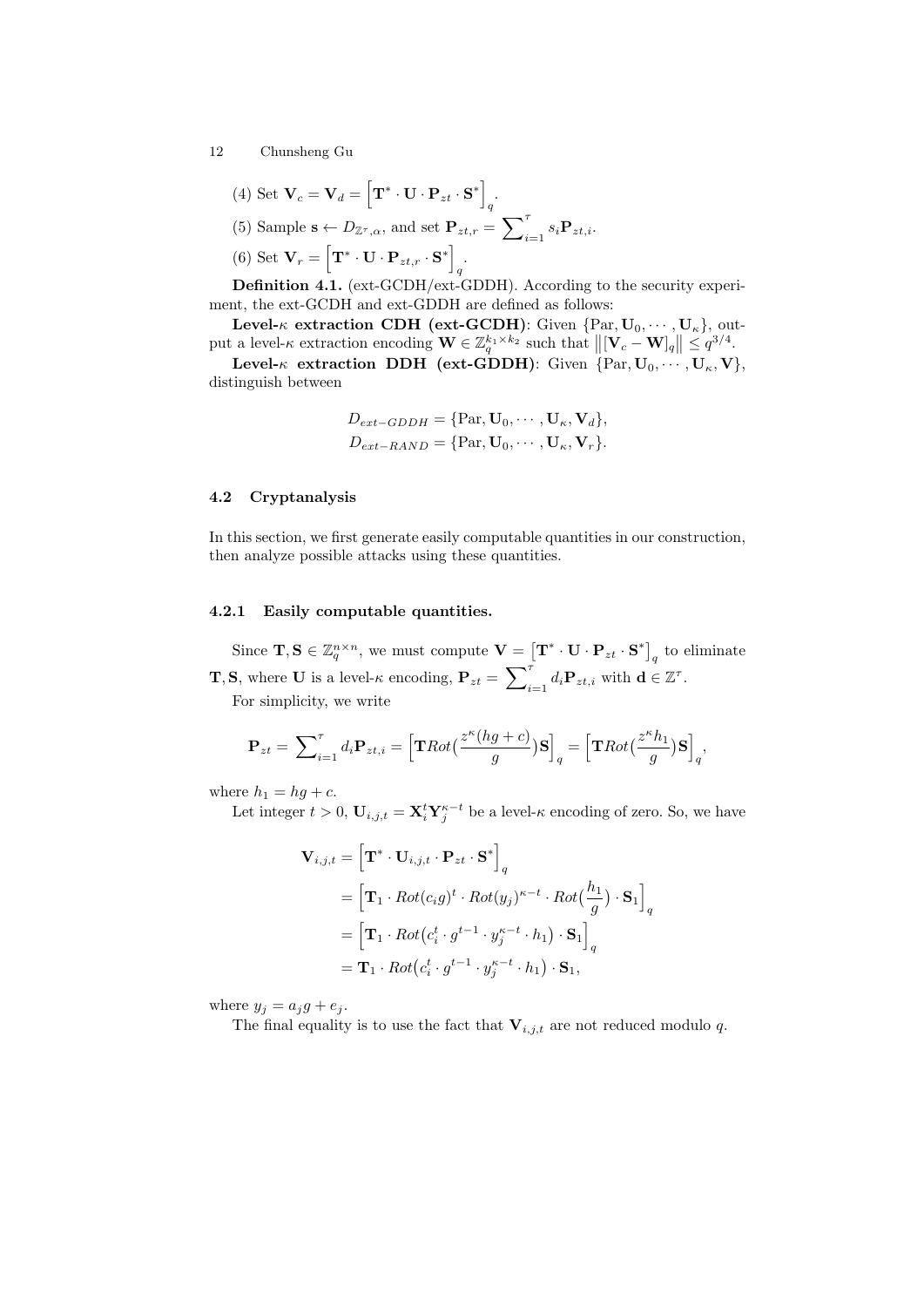#### 4.2.2 Attacks on secret ring

Using different level- $\kappa$  encodings  $U_{i,j,t}$ , we can generate a list of  $V_{i,j,t}$  that are not reduced modulo q. Furthermore, we can keep some encoding in  $U_{i,j,t}$ unchanged, and change other encodings to produce  $(n \times n)$ -dimensional matrices in combination. In this way, we can compute the determinants of  $Rot(c_i)$ ,  $Rot(g)$ ,  $Rot(y_i)$ ,  $Rot(h_1)$  by applying GCD algorithm.

#### 1. Attack of known ring

We choose cyclotomic rings as known rings. Let  $f = x^n + 1$  be the public polynomial that is used to generated the ring  $R$ , where  $n$  is power of 2. Let  $p = \det(Rot(g))$ . Since p is a prime,  $GCD(f,g) = x - \mu \mod p$ . Using the quantum algorithm [\[6\]](#page-17-20), we may recover short generator of  $\langle g \rangle$ .

Without loss of generality, let  $V_i = T_1 Rot(r_i)S_1$  be a list of  $(n \times n)$ dimensional matrices generated by the public parameters. Assume that we obtain  $r_i$  by the quantum algorithm [\[6\]](#page-17-20), then we can compute  $\mathbf{V}_1 \mathbf{V}_2^{-1} = \mathbf{T}_1 Rot(r_1/r_2)\mathbf{T}_1^{-1}$ . Since we have obtained  $r_1/r_2$ , we can compute  $\mathbf{T}_1$  and  $\mathbf{S}_1$ . As a consequence, we can further find other secret parameters in our construction. Therefore, there may be security weaknesses in the constructions on public rings.

Note that in fact, the quantum algorithm in [\[6\]](#page-17-20) can only recover short generator of  $r_i$ , cannot guarantee this short generator must be  $r_i$ . In this case, the above attack may not be successful.

### 2. Attack of secret ring

If we keep f secret and choose  $f = x^n + \sum_{i=0}^{n/2} f_i x^i$  with  $|f_i| < \sigma$ , as far as we know, our construction did not find security weaknesses.

According to Landau's prime number theorem (Theorem 5.17, [\[15\]](#page-17-19)), the number of the irreducible polynomials  $f$  that satisfy constraints is exponential in  $n$ . For any irreducible polynomial  $f = x^n + \sum_{i=0}^{n/2} f_i x^i \in \mathbb{Z}[x]$ , if there exists linear factor  $x - \mu$  in f over modulo p, then  $(p, \mu)$  can generate a principal ideal that has small generator. However, given  $p = \det(Rot(q))$ , we do not know how to effectively find  $q$  or  $f$ . We conjecture that this problem is difficult.

### 3. Lattice reduction attack

Given  $V_i = T_1 Rot(r_i)S_1$ , we can find  $T_1$ ,  $S_1$  by lattice reduction algorithms [\[14](#page-17-21)[,32\]](#page-18-6), and further obtain  $Rot(r_i)$  and f. However, when n is large enough, all known lattice reduction algorithms run in exponential time in  $\lambda$ .

### 4.2.3 Hu-Jia Attack.

In this section, we show that the Hu-Jia attack [\[28\]](#page-17-8) does not work for our construction.

## 1. Hu-Jia Attack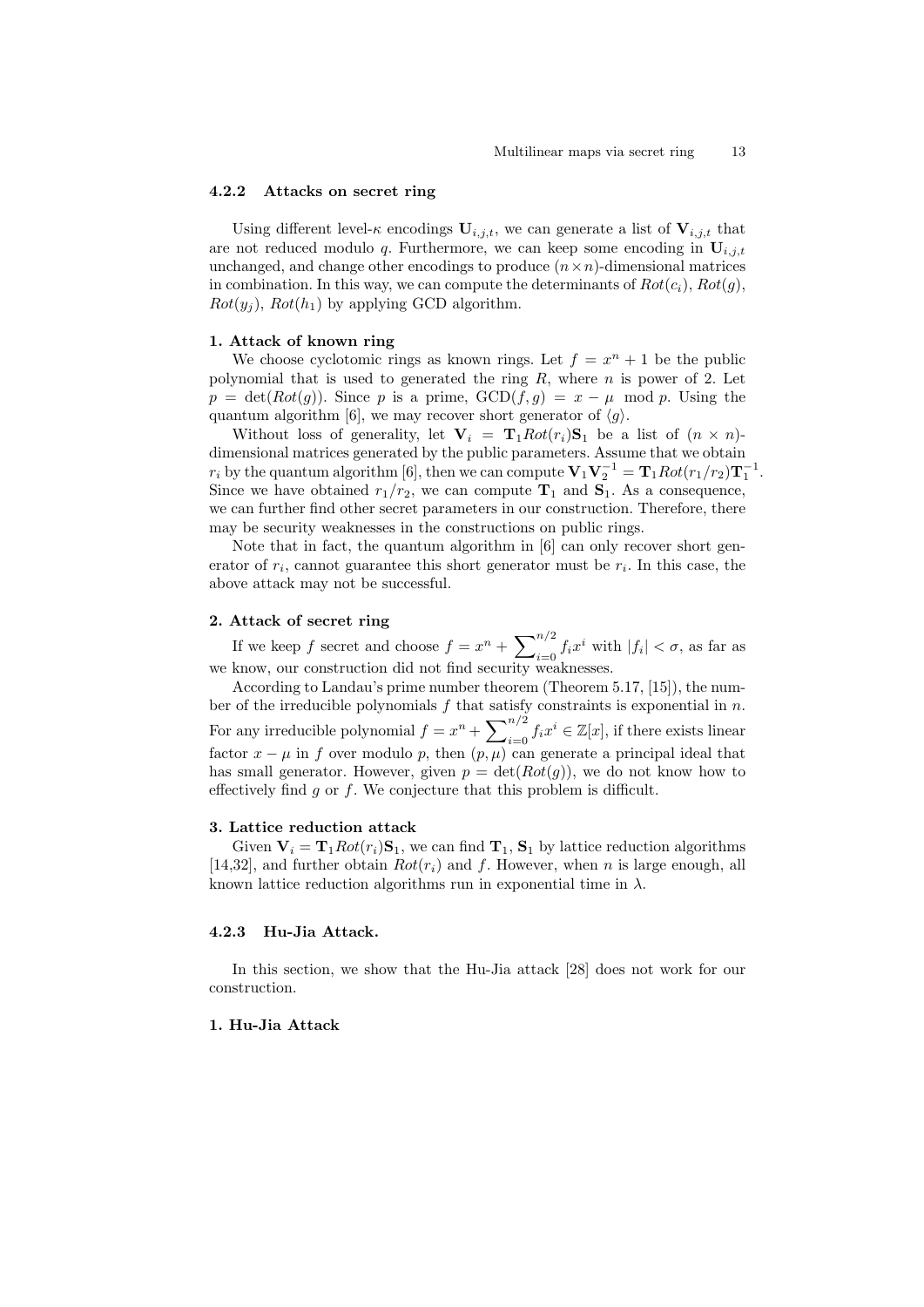Hu-Jia attack includes three steps. That is, Step 1 generates an equivalent level-0 encoding for a level-1 encoding; Step 2 computes an equivalent level-0 encoding for the product of several level-0 encodings; Step 3 obtains the shared secret key of an equivalent product level-0 encoding by the modified encoding/decoding. The concrete details are as follows:

Step 1: Generate an equivalent level-0 encoding for a level-1 encoding (1) Let par be the public parameters of the GGH13 map, i.e.

$$
\text{par} = \left\{q, y = \Big[\frac{1+ag}{z}\Big]_q, x_1 = \Big[\frac{c_1g}{z}\Big]_q, x_2 = \Big[\frac{c_2g}{z}\Big]_q, p_{zt} = \Big[\frac{hz^{\kappa}}{g}\Big]_q\right\}.
$$

We generate special decodings  $\{y_{(1)}, x_{(i)}, i = 1, 2\}$ , where

$$
y_{(1)} = [p_{zt}y^{\kappa-1}x_1]_q = h(1+ag)^{\kappa-1}c_1,
$$
  

$$
x_{(i)} = [p_{zt}y^{\kappa-2}x_ix_1]_q = h(1+ag)^{\kappa-2}(c_ig)c_1, i = 1, 2,
$$

where  $y_{(1)}$ ,  $x_{(i)}$  are not reduced modulo q.

(2) Given a level-1 encoding u, we have  $u = [dy + r_1x_1 + r_2x_2]_q$ , where d is secret level-0 encoding, and  $r_1$ ,  $r_2$  random noise elements.

Compute special decoding

$$
v = [p_{zt}uy^{\kappa-2}x_1]_q = dy_{(1)} + r_1x_{(1)} + r_2x_{(2)}.
$$

Since  $v$  is not reduced modulo  $q$ , we compute

$$
v \mod y_{(1)} = r_1 x_{(1)} \mod y_{(1)} + r_2 x_{(2)} \mod y_{(1)}.
$$

(3) Given v mod  $y_{(1)}$  and  $\{x_{(1)} \mod y_{(1)}, x_{(2)} \mod y_{(1)}\}$ , we get  $v' = v$ mod  $y_{(1)} \in \langle x_{(1)}, x_{(2)} \rangle$  such that  $(v - v') \mod y_{(1)} = 0$ . Let  $v' = r'_1 x_{(1)} + r'_2 x_{(2)}$ . (4) Compute  $d_{(0)} = (v - v')/y_{(1)}$  over  $\mathbb{K} = \mathbb{R}[X]/\langle x^n + 1 \rangle$  such that the

quotient  $d_{(0)} \in R$ . By arranging, we obtain

$$
d_{(0)} = \frac{v - v'}{y_{(1)}} = d + \frac{(r_1 - r_1')c_1g + (r_1 - r_2')c_2g}{1 + rg}
$$

Again since g and  $1 + rg$  are co-prime, we get  $d - d_{(0)} \in \langle g \rangle$ . Thus,  $d_{(0)}$  is an equivalent level-0 encoding of d. Although  $||d_{(0)}||$  is not small, Hu and Jia [\[28\]](#page-17-8) controlled the size of  $d_{(0)}$  by using  $x_{(i)} \in \langle g \rangle$ .

Step 2: Compute an equivalent product of several level-0 encodings

Let  $d_{(k)}$  be the level-0 encoding included by level-1 encoding  $u_k$ ,  $d_{(k,0)}$  an equivalent encoding of  $d_{(k)}$ . Then  $\prod_{k=1}^{\kappa+1} d_{(k,0)}$  is an equivalent secret of  $\prod_{k=1}^{\kappa+1} d_{(k)}$ such that  $\prod_{k=1}^{\kappa+1} d_{(k,0)} - \prod_{k=1}^{\kappa+1} d_{(k)} \in \langle g \rangle$ .

Step 3: Find the shared secret key of an equivalent product level-0 encoding Let  $\eta = \prod_{k=1}^{\kappa+1} d_{(k,0)}$ . We compute  $\eta' = y_{(1)}\eta \mod x_{(1)}$ , and  $\eta'' = [yx_1\eta']_q$ .

## 2. Non-applicabiltiy of Hu-Jia Attack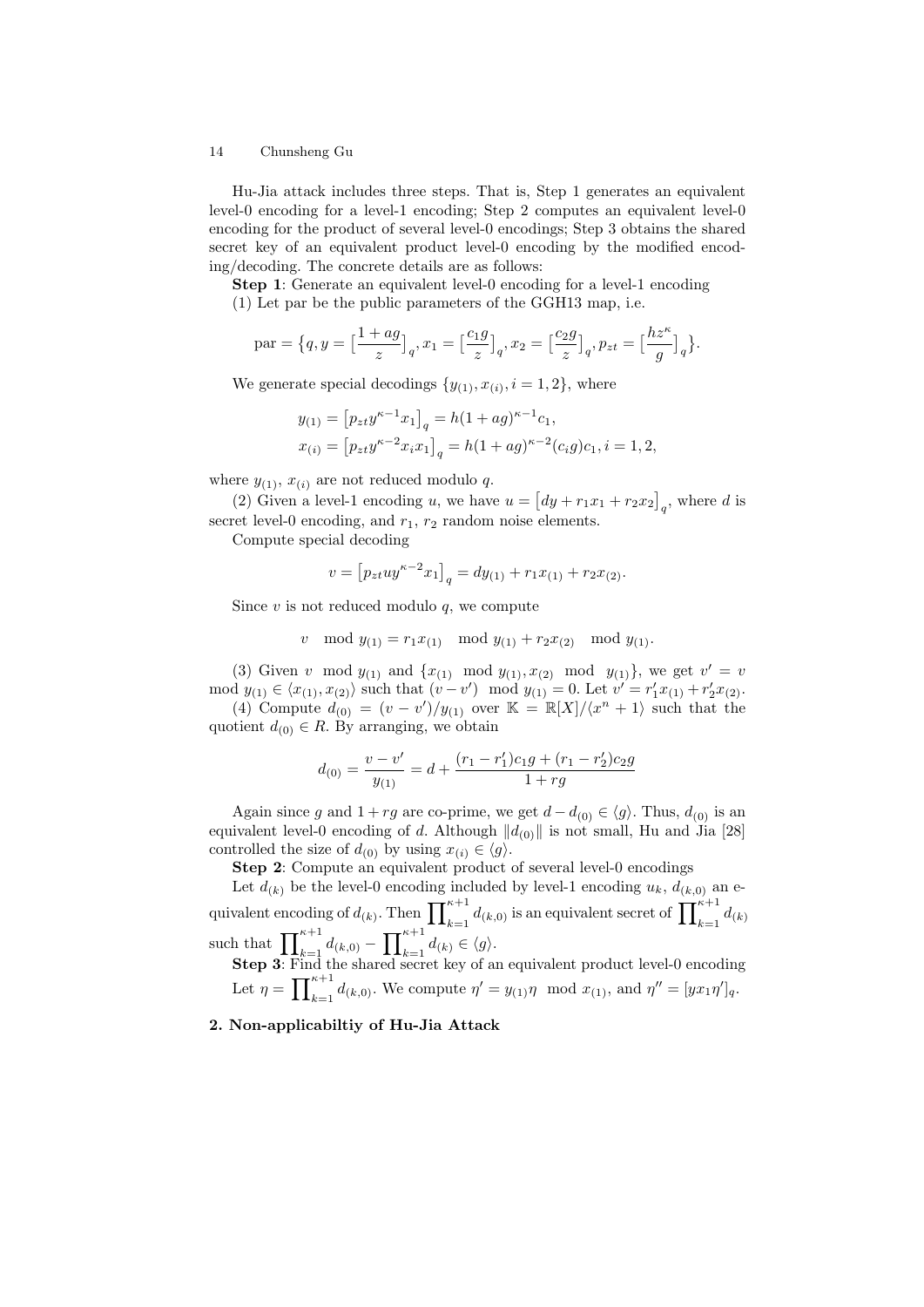(1) Let Par be the public parameters of our construction, i.e.

$$
\text{Par} = \{q, \{\mathbf{Y}_i, \mathbf{X}_i, \mathbf{P}_{zt,i}\}_{i \in [\tau]}, \mathbf{T}^*, \mathbf{S}^*\}
$$

For convenience, we let  $\mathbf{P}_{zt} = \left[ \mathbf{T} Rot\left(\frac{z^{\kappa}h_1}{g}\right)\mathbf{S} \right]_q$ ,  $y_i = a_ig + e_i$ ,  $x_j = c_jg$ .

Similarly, we generate special decodings  $S = \{ {\bf{Y}_{(i)}}\}_{i \in [\tau]}, {\bf{X}_{(j)}}\}_{j \in [\tau]}$  as follows:

$$
\mathbf{Y}_{(i)} = \left[\mathbf{T}^* \cdot (\mathbf{Y}_1^{\kappa-2} \mathbf{Y}_i \mathbf{X}_1) \cdot \mathbf{P}_{zt} \cdot \mathbf{S}^*\right]_q = \mathbf{T}_1 Rot(y_1^{\kappa-2} y_i c_1 h_1) \mathbf{S}_1,
$$
  

$$
\mathbf{X}_{(j)} = \left[\mathbf{T}^* \cdot (\mathbf{Y}_1^{\kappa-2} \mathbf{X}_j \mathbf{X}_1) \cdot \mathbf{P}_{zt} \cdot \mathbf{S}^*\right]_q = \mathbf{T}_1 Rot(y_1^{\kappa-2} x_j c_1 h_1) \mathbf{S}_1,
$$

where  $Y_{(i)}$ ,  $X_{(j)}$  are not reduced modulo q.

(2) Given a level-1 encoding  $\mathbf{U} = \Big[\sum_{i=1}^{\tau} d_i \cdot \mathbf{Y}_i + \sum_{j=1}^{\tau} r_j \cdot \mathbf{X}_j\Big]_q$ , we compute special decoding

$$
\mathbf{V} = \left[\mathbf{T}^* \cdot (\mathbf{U} \mathbf{Y}_1^{\kappa-2} \mathbf{X}_1) \cdot \mathbf{P}_{zt} \cdot \mathbf{S}^*\right]_q = \sum_{i=1}^{\tau} d_i \cdot \mathbf{Y}_{(i)} + \sum_{j=1}^{\tau} r_j \cdot \mathbf{X}_{(j)}.
$$

Since **V** is not reduced modulo q and  $\mathbf{V} \in \mathbb{Z}^{k_1 \times k_2}$ , **V** belongs to the space spanned by  $k = k_1 \times k_2$  elements in S.

 $\sum$ On the one hand, we cannot efficiently find k elements in S such that  $\mathbf{V} =$  $\sum_{t=1}^{\tau_1} d_{i_t} \cdot \mathbf{Y}_{(i_t)} + \sum_{t=1}^{k-\tau_1} r_{j_t} \cdot \mathbf{X}_{(j_t)}$ , and  $d_{i_t}$ ,  $r_{j_t}$  are small integers. In fact, there sometimes does not exist k elements in S satisfying to the condition that  $d_{i_t}$ ,  $r_{j_t}$ are small integers.

On the other hand, we cannot efficiently solve  $\mathbf{V} = \sum_{t=1}^{\tau_1} d_{i_t} \cdot \mathbf{Y}_{(i_t)} +$  $\sum_{t=1}^{k-\tau_1} r_{j_t} \cdot \mathbf{X}_{(j_t)}$  such that  $d_{i_t}$ ,  $r_{j_t}$  are small integers if we choose  $k = 2\tau$ elements in S to guarantee that there are small integers  $d_{i_t}$ ,  $r_{j_t}$ .

The integers  $d_{i_t}$ ,  $r_{j_t}$ , are required to be small since  $\mathbf{V}_i = \mathbf{T}_1 Rot(r_i)\mathbf{S}_1$  cannot be directly multiplied to derive the product of some equivalent secret keys as that in [\[28\]](#page-17-8). We need to use  $d_{i_t}$ ,  $r_{j_t}$  to generate the zero-testing parameter  $P_{zt}$ corresponding to the level-1 encoding U.

In short, we cannot find an equivalent level-0 encoding encoded by U. Thus, the Hu-Jia attack is prevented in our construction.

## 5 Applications

In this section, we describe two applications using our variant scheme without zero-encoding, the MPKE protocol and the instance of witness encryption.

## 5.1 MPKE protocol

The MPKE protocol consists of Setup, Publish, and KeyGen as follows: Setup $(1^{\lambda}, 1^N)$ :

Output  $Par_2 \leftarrow \text{InstGen}(1^{\lambda}, 1^{\kappa})$  as the public parameters.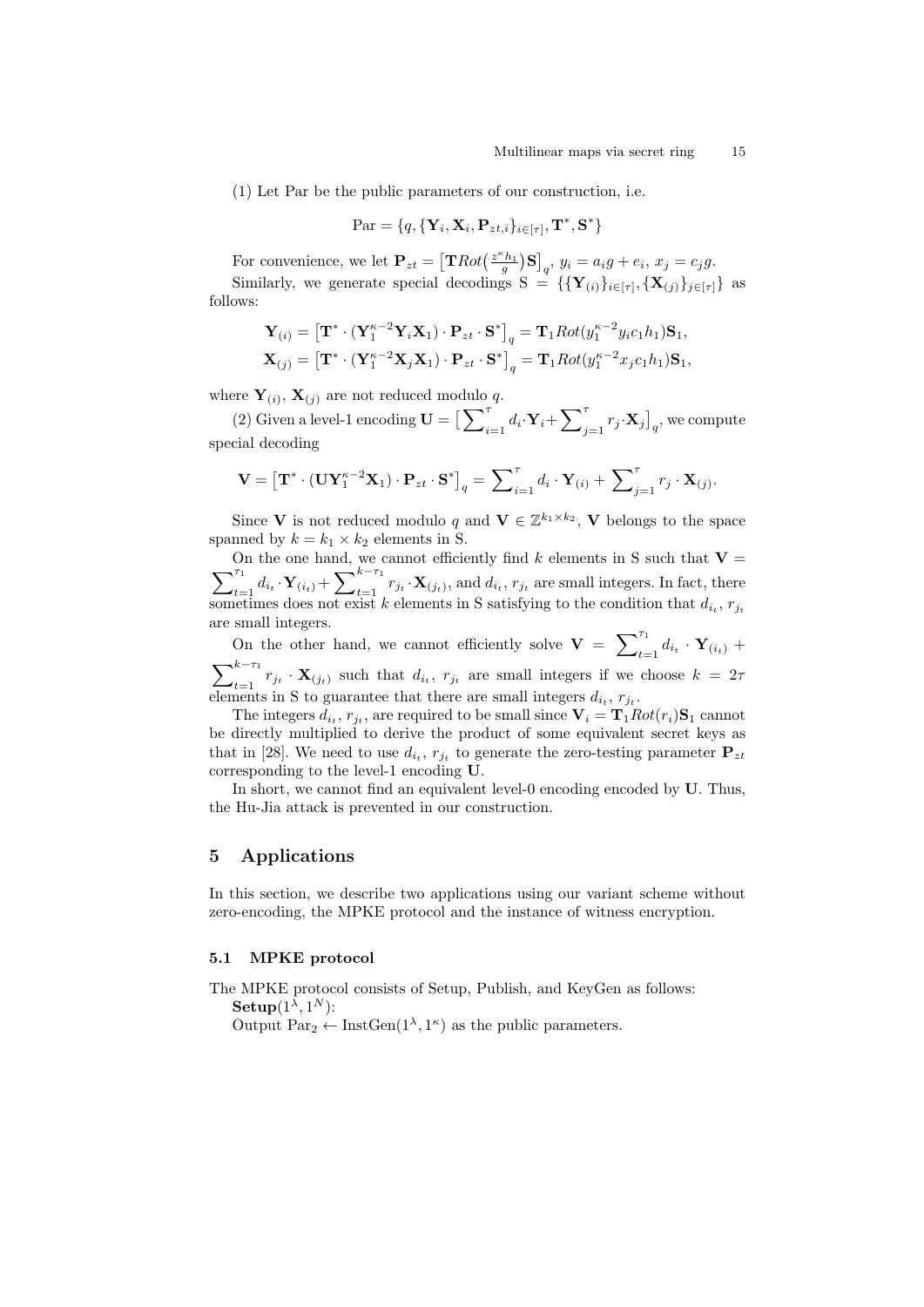Publish $(\text{Par}_2, j)$ :

The j-th party samples  $\mathbf{d}_j \leftarrow D_{\mathbb{Z}^{\tau},\alpha}$  publishes the public key  $\mathbf{U}_j = \Big[\sum_{i=1}^{\tau}(d_{j,i}\cdot$ 

 $\mathbf{Y}_i)\Big]$ and remains  $\mathbf{d}_j$  as the secret key.

KenGen(Par<sub>2</sub>, *j*, **d**<sub>*j*</sub>, {U<sub>k</sub>}<sub>k $\neq$ *j*):</sub>

The *j*-th party computes  $\mathbf{V}_j = \prod_{k \neq j} \mathbf{U}_k, \ \mathbf{P}_{zt,j} = \sum_{i=1}^{\tau} d_{j,i} \mathbf{P}_{zt,i}$ , and extracts the common secret key  $sk_j = \text{Ext}(\text{Par}_2, \mathbf{V}_j, \mathbf{d}_j) = \text{MSB}([\mathbf{T}^* \cdot \mathbf{V}_j \cdot \mathbf{P}_{zt,j} \cdot \mathbf{d}_j])$  $\mathbf{S}^*]_q$ ).

Theorem 5.1. Suppose the ext-GCDH/ext-GDDH defined in Section 4.1 is hard, then our construction is one round multipartite Diffie-Hellman key exchange protocol.

#### 5.2 Witness Encryption

#### 5.2.1 Construction

Garg, Gentry, Sahai, and Waters [\[23\]](#page-17-3) constructed an instance of witness encryption based on the NP-complete 3-exact cover problem and the GGH map. However, Hu and Jia [\[28\]](#page-17-8) have broken the GGH-based WE. In this section, we present a new construction of WE based our new multilinear map.

**3-Exact Cover Problem [\[22\]](#page-17-22).** Given a collection Set of subsets  $T_1, T_2, \cdots, T_{\pi}$ of  $[K] = \{1, 2, \dots, K\}$  such that  $K = 3\xi$  and  $|T_i| = 3$ , find a 3-exact cover of [K]. For an instance of witness encryption, the public key is a collection Set and the public parameters Par in our construction, the secret key is a hidden 3-exact cover of  $[K]$ .

Encrypt $(1^{\lambda}, Par, M)$ :

(1) For  $k \in [K]$ , sample  $\mathbf{d}_k \leftarrow D_{\mathbb{Z}^{\tau},\alpha}$ ,  $\mathbf{r}_k \leftarrow D_{\mathbb{Z}^{\tau},\alpha}$  and generate level-1  $\text{encoding } \mathbf{U}_k = \Big[\sum\nolimits_{i=1}^{\tau} \big( d_{k,i} \mathbf{Y}_i + r_{k,i} \cdot \mathbf{X}_i \big) \Big]$ q .

(2) Compute  $\mathbf{U} = \left[ \prod_{k=1}^{K} \mathbf{U}_k \right]$ and  $sk = \text{Ext}(\text{Par}, \mathbf{U}, \{1, 0, \cdots, 0\}),$  and encrypt a message  $M$  into ciphertext  $C$ .

(3) For each subset  $T_j = \{j_1, j_2, j_3\}$ , sample  $r_{T_j} \leftarrow D_{\mathbb{Z}^{\tau},\alpha}$ , and generate a  $\text{level-3 encoding } \mathbf{U}_{T_j} = \left[ \mathbf{U}_{j_1} \mathbf{U}_{j_2} \mathbf{U}_{j_3} + \sum\nolimits_{i=1}^{\tau} r_{T_j,i} \mathbf{X}^3_i \right]$ q .

(4) Output the ciphertext C and all level-3 encodings  $E = (\mathbf{U}_{T_j}, T_j \in \text{Set})$ .  $\textbf{Decrypt}(C, E, W)$ :

(1) Given C, E and a witness set W, compute  $\mathbf{U} = \begin{bmatrix} \prod \end{bmatrix}$  $\left[\mathbf{U}_{T_j}\right]$ q .

(2) Generate  $sk = \text{Ext}(\text{Par}, \mathbf{U}, \{1, 0, \cdots, 0\})$ , and decrypt C to a message M.

Similar to [\[23\]](#page-17-3), the security of our construction depends on the hardness assumption of the Decision Graded Encoding No-Exact-Cover.

Theorem 5.2. Suppose that the Decision Graded Encoding No-Exact-Cover is hard. Then our construction is a witness encryption scheme.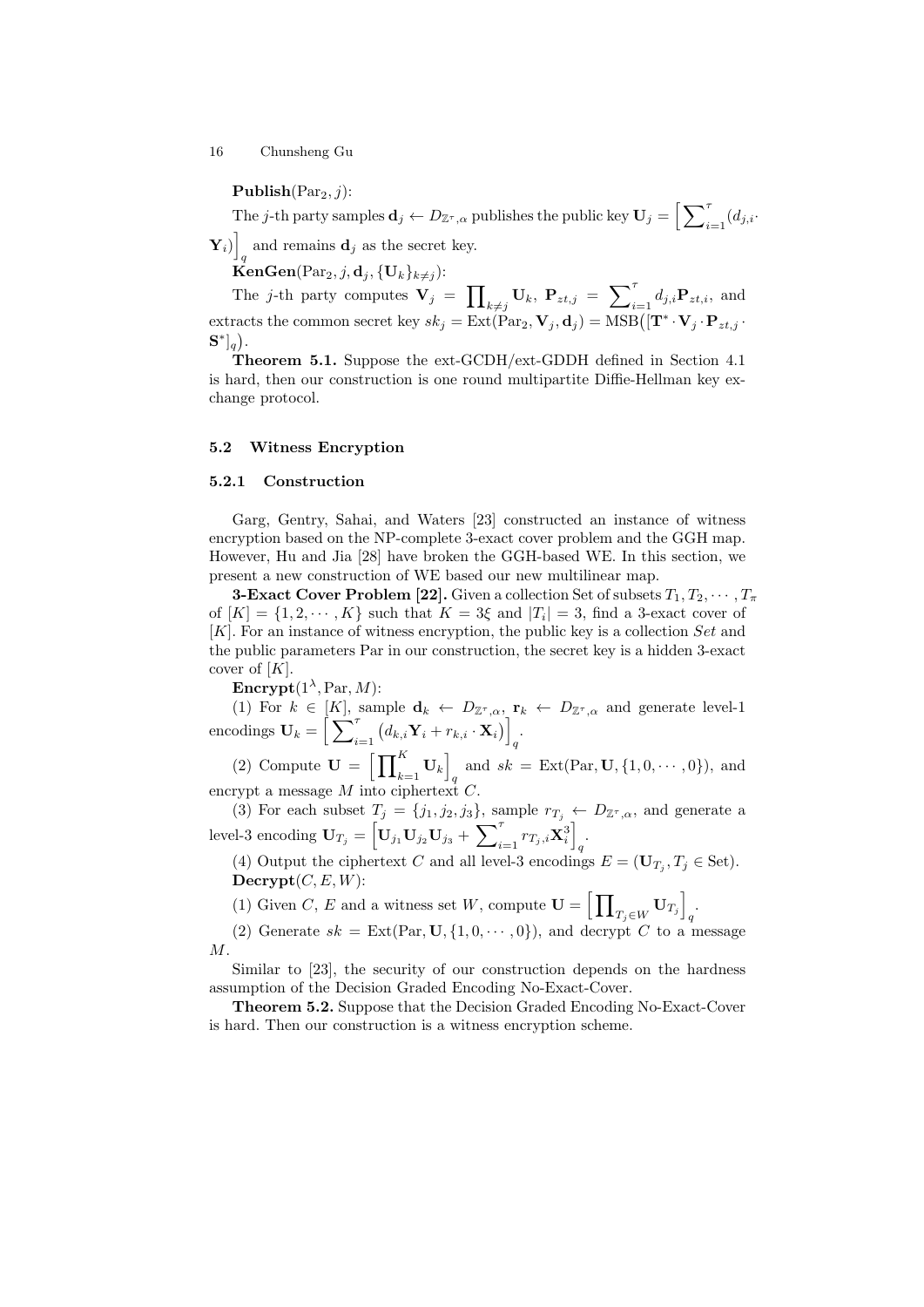q

### 5.2.2 Hu-Jia Attacks.

(1) The Hu-Jia attack [\[28\]](#page-17-8) is prevented in our new construction. One cannot obtain an equivalent secret key according to the analysis in 4.2.2. As a result, one cannot get an equivalent secret key using a combined 3-exact cover.

(2) The Hu-Jia attack [\[29\]](#page-17-15) is thwarted in our new construction. Since Gu map-1 [\[24\]](#page-17-14) uses hidden randomizers, in some sense one merely can generate a deterministically level-3 encoding. As a result, one can compute  $\mathbf{U}_{T_t} = \left[ \mathbf{U}_{T_j} \mathbf{U}_{T_k} (\mathbf{U}_{T_l})^{-1} \right]$ if  $T_t = T_j \cup T_k - T_l$ . Thus, one can generate a combined 3-exact cover, and correctly compute a secret level-*K* encoding. However, since  $U_{T_j} = \left[ U_{j_1} U_{j_2} U_{j_3} + \right]$  $\sum\nolimits_{i = 1}^{\tau} {{r_{T_j,i}}{\bf{X}}_i^3} \Bigr]$ is a level-3 encoding in our new construction, one cannot obtain  $\mathbf{U}_{T_t} = \left[ \mathbf{U}_{T_j} \mathbf{U}_{T_k} (\mathbf{U}_{T_l})^{-1} \right]$ when  $T_t = T_j \cup T_k - T_l$ . This is because our construction contains the level-1 encodings  $\mathbf{X}_i$  of zero.

(3) It is easy to verify that The Hu-Jia attack [\[29\]](#page-17-15) is also thwarted in our variant scheme without the level-l encodings  $X_i$  of zero. Because the encodings in our variant use random matrices and cannot be divided to generate the combinatorial solution of the 3-Exact Cover problem.

## 6 Conclusions

In this paper, we describe a new variant of GGH13 via secret ring, which supports all applications for public tools of encoding in GGH13, such MPKE and WE. However, the security of our construction depends upon new hardness assumption, which cannot be reduced to classical hardness problem, such as LWE or SVP.

Acknowledgments. This work was supported in part by the Natural Science Foundation of China under Grant 61672270.

### References

- <span id="page-16-3"></span>1. M. Albrecht, S. Bai, and L. Ducas. A subfield lattice attack on overstretched NTRU assumptions Cryptanalysis of some FHE and Graded Encoding Schemes. CRYPTO 2016, LNCS 9814, pp.153-178. http://eprint.iacr.org/2016/127.
- <span id="page-16-2"></span>2. Z. Brakerskiy, C. Gentry, S. Halevi, T. Lepoint, A. Sahai, M. Tibouchi. Cryptanalysis of the Quadratic Zero-Testing of GGH. http://eprint.iacr.org/2015/845.
- <span id="page-16-0"></span>3. D. Boneh and A. Silverberg. Applications of multilinear forms to cryptography. Contemporary Mathematics, 324:71-90, 2003.
- <span id="page-16-4"></span>4. D. Boneh, D. J. Wu, and J. Zimmerman. Immunizing multilinear maps against zeroizing attacks. http://eprint.iacr.org/2014/930.
- <span id="page-16-1"></span>5. D. Boneh and M. Zhandry. Multiparty key exchange, efficient traitor tracing, and more from indistinguishability obfuscation. CRYPTO 2014, LNCS 8616, pp. 480- 499.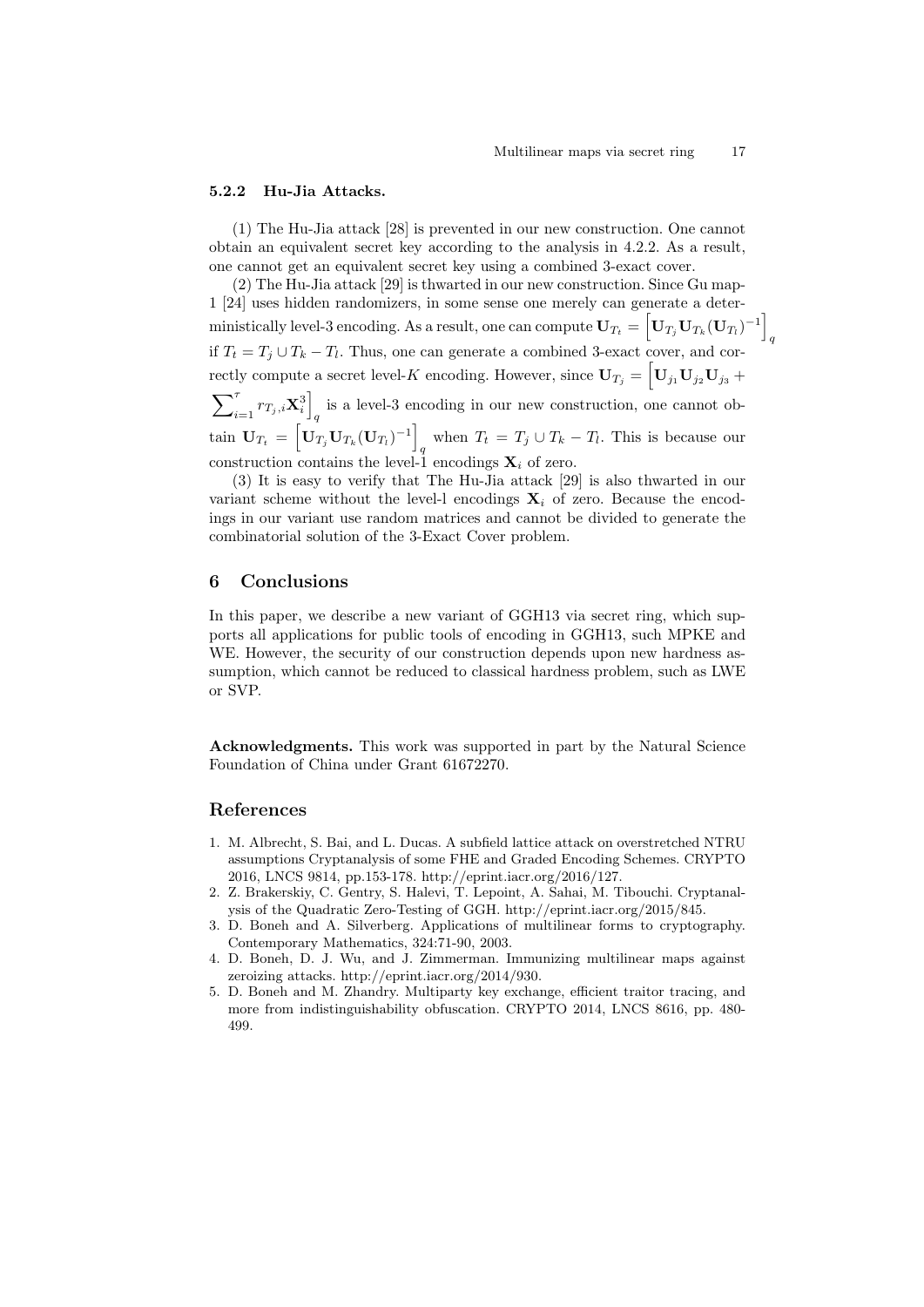- 18 Chunsheng Gu
- <span id="page-17-20"></span>6. R. Cramer, L. Ducas, C. Peikert, and O. Regev. Recovering Short Generators of Principal Ideals in Cyclotomic Rings, EUROCRYPT 2016, LNCS 9666, pp. 559- 585.
- <span id="page-17-6"></span>7. J. H. Cheon, K. Han, C. Lee, H. Ryu, D. Stehle. Cryptanalysis of the Multilinear Map over the Integers. http://eprint.iacr.org/2014/906.
- <span id="page-17-11"></span>8. J. H. Cheon, C. Lee. Cryptanalysis of the multilinear map on the ideal lattices. http://eprint.iacr.org/2015/461.
- <span id="page-17-9"></span>9. J. S. Coron, M. S. Lee, T. Lepoint, and M. Tibouchi. Cryptanalysis of GGH15 Multilinear Maps. CRYPTO 2016, LNCS 9815, pp. 607-628.
- <span id="page-17-10"></span>10. J. H. Cheon, C. Lee, H. Ryu. Cryptanalysis of the New CLT Multilinear Maps. http://eprint.iacr.org/2015/934.
- <span id="page-17-1"></span>11. J. S. Coron, T. Lepoint, and M. Tibouchi. Practical multilinear maps over the integers. CRYPTO 2013, LNCS 8042, pp. 476-493.
- 12. J. S. Coron, T. Lepoint, and M. Tibouchi. Cryptanalysis of two candidate fixes of multilinear maps over the integers. http://eprint.iacr.org/2014/975.
- <span id="page-17-18"></span>13. J. S. Coron, T. Lepoint, and M. Tibouchi. New Multilinear Maps over the Integers. http://eprint.iacr.org/2015/162.
- <span id="page-17-21"></span>14. Y. Chen and P. Q. Nguyen. BKZ 2.0 Better Lattice Security Estimates, ASI-ACRYPT 2011, LNCS 7073, pp. 1-20.
- <span id="page-17-19"></span>15. S. Garg. Candidate Multilinear Maps [PhD thesis]. University of California, Los Angeles, 2013.
- <span id="page-17-0"></span>16. S. Garg, C. Gentry, and S. Halevi. Candidate multilinear maps from ideal lattices. EUROCRYPT 2013, LNCS 7881, pp. 1-17.
- <span id="page-17-5"></span>17. S. Garg, C. Gentry, S. Halevi, M. Raykova, A. Sahai, and B. Waters. Candidate indistinguishability obfuscation and functional encryption for all circuits. FOCS 2013, pp.40-49.
- <span id="page-17-4"></span>18. S. Garg, C. Gentry, S. Halevi, A. Sahai, and B. Waters. Attribute-based encryption for circuits from multilinear maps, CRYPTO (2) 2013, LNCS 8043, 479-499.
- <span id="page-17-2"></span>19. C. Gentry, S. Gorbunov, and S. Halevi. Graph-induced multilinear maps from lattices. TCC 2015, Part II, LNCS 9015, pp. 498-527.
- <span id="page-17-17"></span>20. S. Garg, C. Gentry, S. Halevi, and M. Zhandry. Fully secure functional encryption without obfuscation. http://eprint.iacr.org/2014/666.
- <span id="page-17-7"></span>21. C. Gentry, S. Halevi, H. K. Majiy, A. Sahaiz. Zeroizing without zeroes: Cryptanalyzing multilinear maps without encodings of zero. http://eprint.iacr.org/2014/929.
- <span id="page-17-22"></span>22. O. Goldreich. Computational Complexity: a Conceptual Perspective. Cambridge University Press, New York, NY, USA, 1 edition, 2008.
- <span id="page-17-3"></span>23. S. Garg, C. Gentry, A. Sahai, and B. Waters. Witness encryption and its applications. STOC 2013, pp. 467-476.
- <span id="page-17-14"></span>24. Chunsheng Gu. Multilinear Maps Using Ideal Lattices without Encodings of Zero. http://eprint.iacr.org/2015/023.
- <span id="page-17-16"></span>25. Chunsheng Gu. An Improved Multilinear Map and its Applications. International Journal of Information Technology and Web Engineering, 2015, 10(3), pp. 64-81.
- <span id="page-17-12"></span>26. S. Halevi. The state of cryptographic multilinear maps, 2015. Invited Talk of CRYPTO 2015.
- <span id="page-17-13"></span>27. S. Halevi. Graded Encoding, Variations on a Scheme, http://eprint.iacr.org/2015/866.
- <span id="page-17-8"></span>28. Yupu Hu and Huiwen Jia. Cryptanalysis of GGH Map. http://eprint.iacr.org/2015/301.
- <span id="page-17-15"></span>29. Yupu Hu and Huiwen Jia. A Comment on Gu Map-1. http://eprint.iacr.org/2015/448.